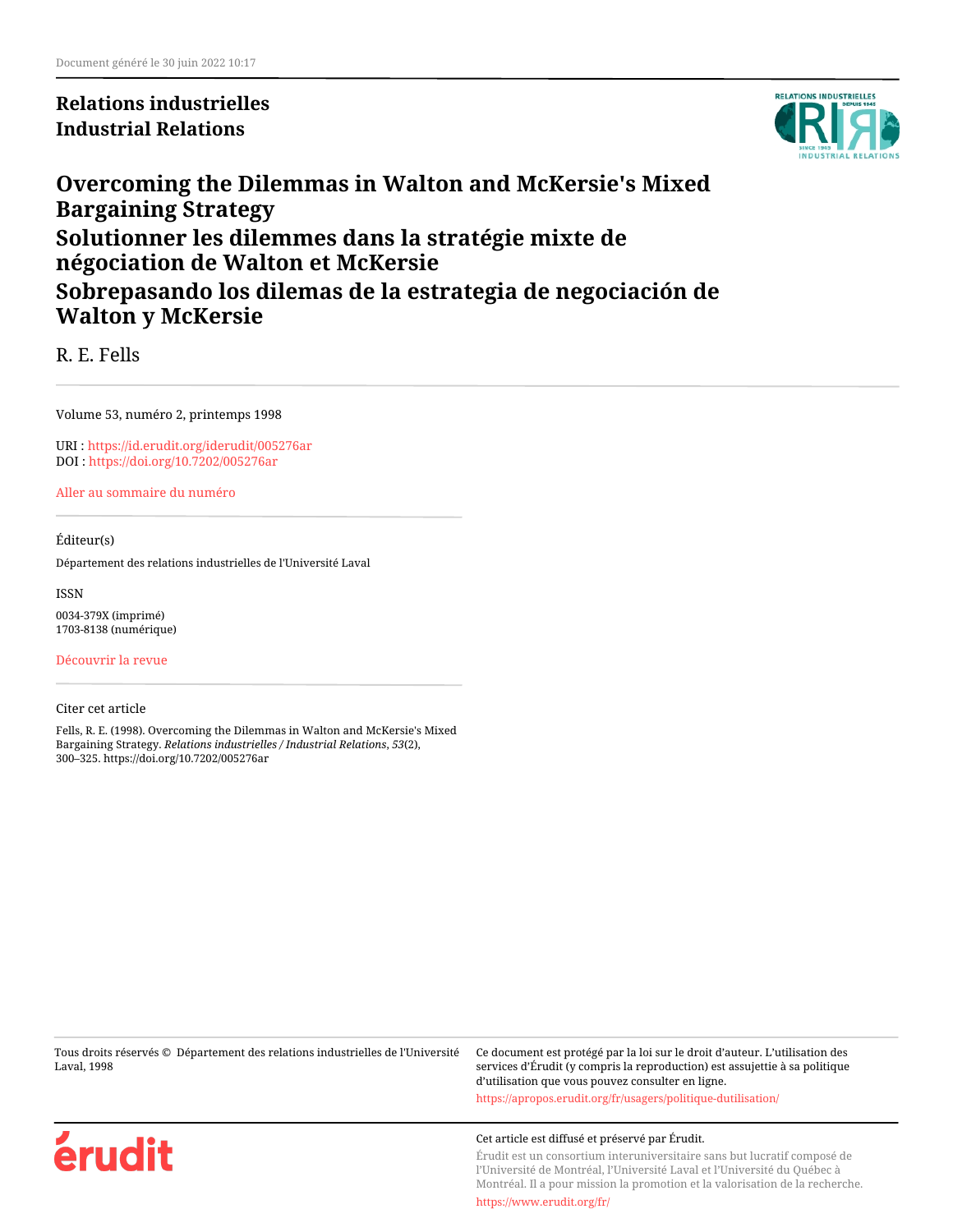# *Overcoming the Dilemmas in Walton and McKersie's Mixed Bargaining Strategy*

#### R. E. FELLS

Department of Organisational and Labour Studies, University of Western Australia, Nedlands, Western Australia, Australia.

Far more attention has been paid to Walton and McKersie's *distributive and integrative models of bargaining than to their strategies in a mixed bargaining situation; in particular the emphasis has been on developing cooperation in the form of the integrative or mutual gains approaches. This paper re-examines the mixed bargaining model and, drawing on a case study, identifies a number of features of negotiation which enable the parties to overcome the difficulties associated with the strategy. It is suggested that the mixed bargaining model is more appropriate in the industrial relations context than approaches which focus on cooperation.*

Negotiation is one of the central features of industrial relations. Management and unions use the process of negotiation to handle issues ranging from an individual grievance through to the very nature of their relationship. There have been a number of characterizations of industrial relations negotiation (for example, Chamberlain and Kuhn 1951) but the most prominent is that of Walton and McKersie (1965). Their descriptions of distributive and integrative bargaining have provided a framework for both research and practice, not only in industrial relations but also in other contexts. Distributive bargaining is an approach which is predicated on the view that one party can only gain at the other party's expense; it is therefore fundamentally competitive. Integrative bargaining is based on the premise that if both negotiators are open with each other and work together then they can find a solution which will reconcile their respective interests. The contrasting strategies of distributive and integrative bargaining enable the two approaches to be presented as clear alternatives

© *Relat. ind., 1998, vol. 53, n° 2* — ISSN 0034-379X 1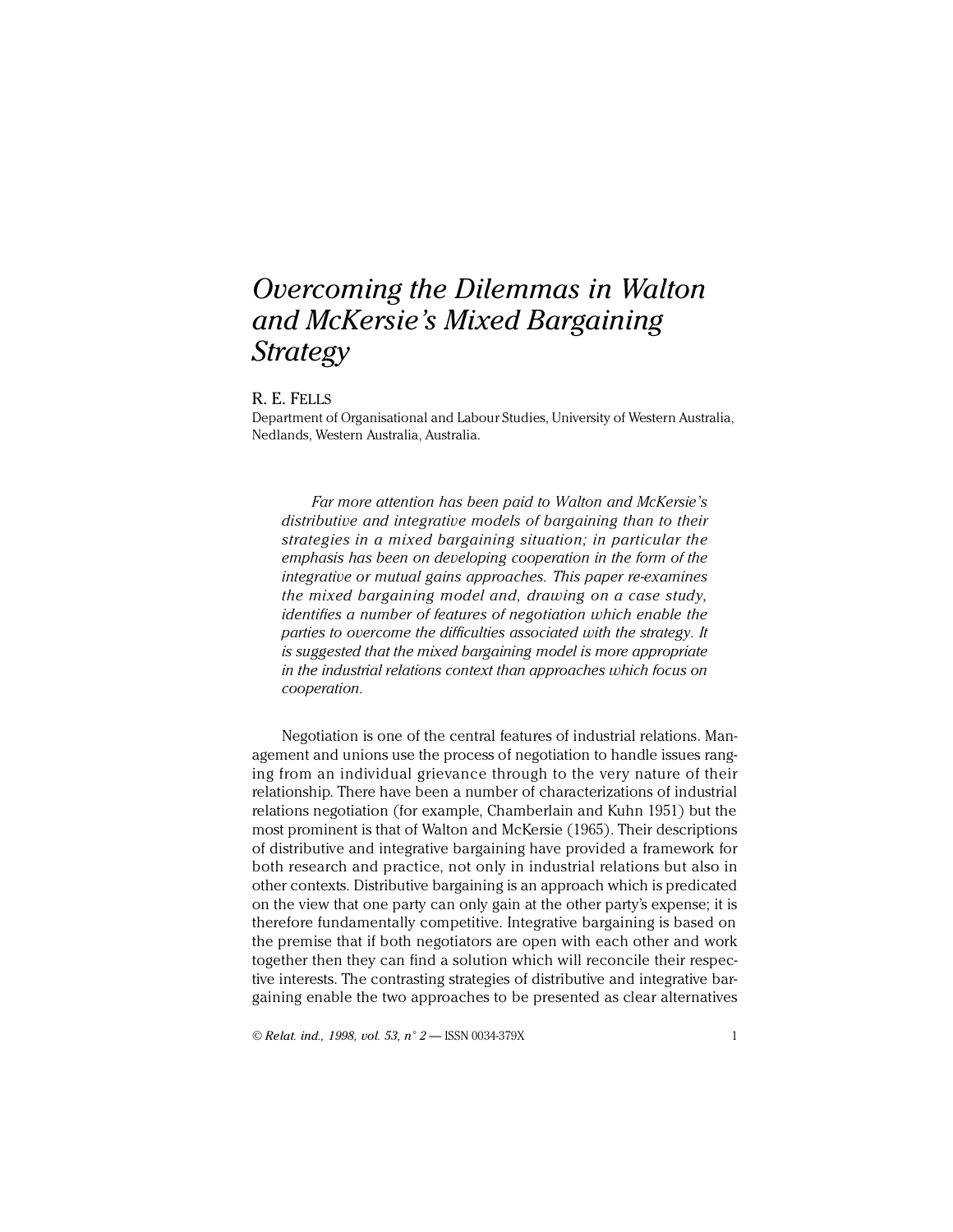and it is understandable that the more cooperative integrative bargaining should be preferred.<sup>1</sup>

The focus of attention has been on how to develop the conditions which are necessary for integrative bargaining in what is essentially a competitive environment. Integrative bargaining requires openness, trust and a commitment to the process while the context of industrial relations has more than its fair share of distrust, antagonism and use of power which can not easily be set aside when the parties meet around the bargaining table. In addition, the roles that both management and union negotiators have to adopt as representatives of their respective constituents also inhibit the openness and flexibility which integrative bargaining calls for. In response to these difficulties, new forms of cooperative negotiation processes have emerged under the broad heading of "mutual gains bargaining" which take account of the whole context of the negotiations as well as the strategies and tactics used around the bargaining table (Cohen-Rosenthal and Burton 1993; Friedman 1992; Post and Bennett 1994; Susskind and Landry 1991). Mutual gains bargaining involves processes which assist the parties "unload" their competitive history and instead develop skills which enable them to view issues from new perspectives. As a result, the negotiators should find that they can explore areas of mutual gain. In particular, the negotiators are encouraged to explore the reconciliation of their respective interests rather than engage in a contest over fixed positions (Fisher and Ury 1981).

However, the practical application of this approach has not been without its problems causing negotiators to back away from the process (Hunter and McKersie 1992; Susskind and Landry 1991). Indeed, there are examples of case studies which are first used to promote the benefits of the concept and practice of mutual gains bargaining, but which are also used by other researchers in critical examinations of management-union relations (Heckscher 1993; Wells 1993). The difficulties which negotiators face include managing the constituents to ensure that the negotiated outcome is acceptable (Ancona, Friedman and Kolb 1991; Heckscher and Hall 1994) and overcoming the role expectations which constrain the negotiators as they face each other across the table (Friedman and Gal 1991; Friedman 1994). In addition, to engage in a fully cooperative approach to bargaining renders one vulnerable to last minute power plays by the other side (Cutcher-Gershenfeld 1994); this is precisely what Wal-

<sup>1.</sup> Walton and McKersie did not express a preference for one bargaining process over the other; instead, they suggested that each was appropriate in certain circumstances, a view which is found again in their treatment of strategic negotiations (Walton, Cutcher-Gershenfeld and McKersie 1994). The role of mixed bargaining in this wider context of strategic negotiation will be explored in the concluding section of the paper.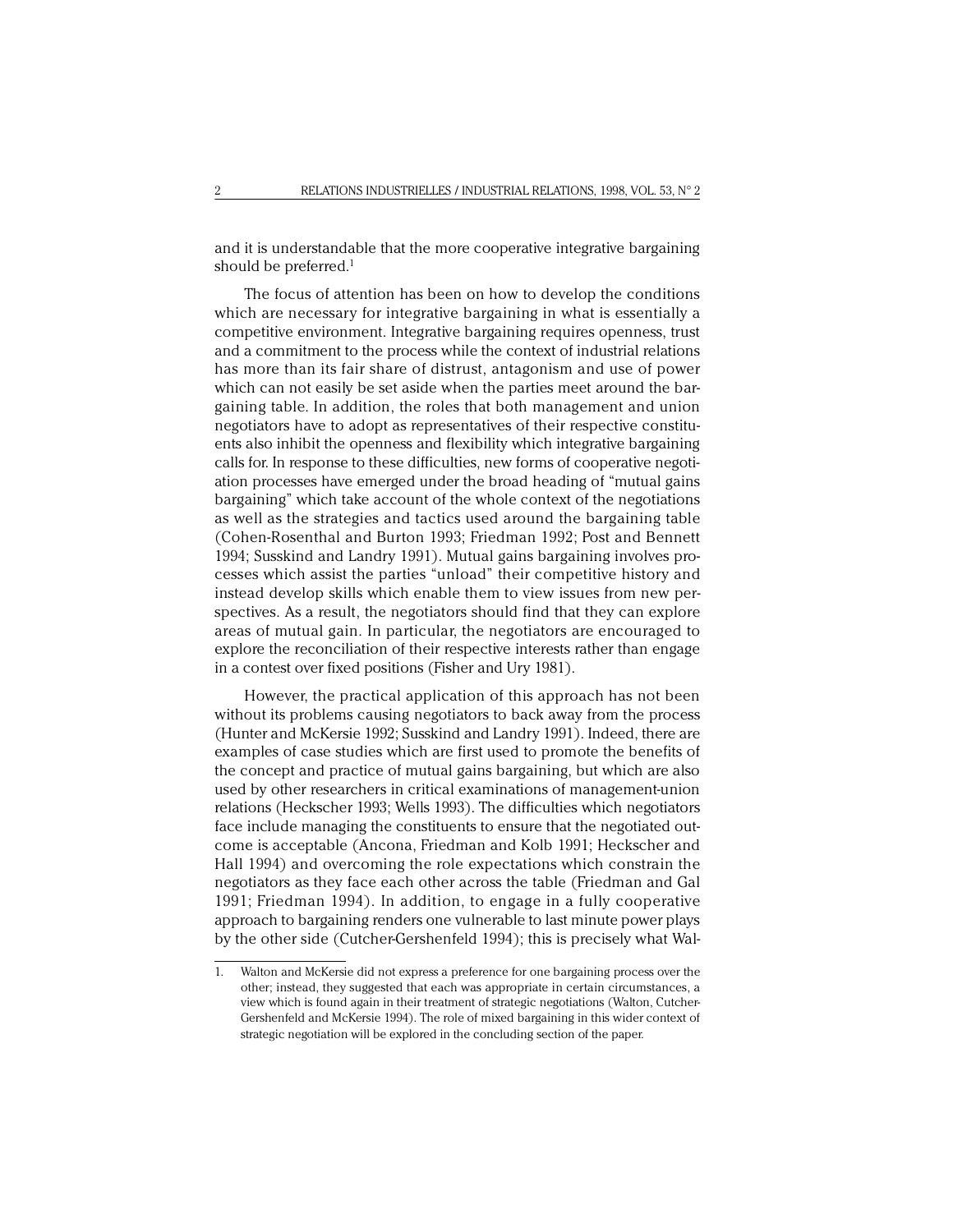ton and McKersie identified as one of the major dilemmas facing wouldbe cooperative negotiators. It appears that practitioners are attracted by the posititiveness of the mutual gains approach but are wary of embarking on a process which is so different from their normal practice and which may not deliver all that it promises.

#### *The Mixed Motive Aspect of Negotiation*

In his studies of the labour-management relations Cutcher-Gershenfeld (1991) has redrawn attention to the mixed motive aspects of the employment relationship — that it is neither purely conflictual nor purely cooperative, but a mixture of both. This notion of mixed motive underpinned Walton and McKersie's analysis of labour-management negotiations. They used the term "mixed" to describe a situation when the negotiating agenda has "significant elements of conflict and considerable potential for integration" (Walton and McKersie 1965: 161-162; 1966) and explored the strategies which might be appropriate in such a situation. Ideally negotiators who have to deal with a mixed agenda should engage in integrative type bargaining to increase the scope of joint gain and then adopt distributive tactics to get as large a share of that gain as possible; but the two basic strategies are so contradictory that the use of both seems fraught with difficulties.<sup>2</sup>

One difficulty which Walton and McKersie envisaged with the mixed bargaining strategy is that it might not be possible to separate the designation of shares from the search for additional joint gain. Secondly, although "side payments" can be used to balance up an agreement, there may be difficulties in determining what is a fair share. Thirdly, one negotiator might be acting "cooperatively" but is really looking for an opportunity to gain an advantage. In addition, negotiators might find real difficulty in being open in the early stages of a negotiation knowing that the parties will eventually be engaging in competitive negotiation to close off the negotiation. These difficulties are compounded by the presence of constituencies or a deadline, both of which tend to encourage a distributive approach from the outset. The general impression is that negotiating in a mixed situation is just too hard; the strategies are complex and are problematic at best. It may be the case that some of these difficulties are reduced if the relationship between the parties is itself cooperative (Tracy and Peterson 1986) or if the parties "bargain over how to bargain"

<sup>2.</sup> Lax and Sebenius (1986) also present a model of negotiation which is similar to the mixed bargaining strategy. It involves a strong interest-based approach to create value and the more competitive element of claiming value. They also examine the dilemmas which the dual tasks of creating and claiming value pose for a negotiator and their considerations are broadly consistent with those of Walton and McKersie.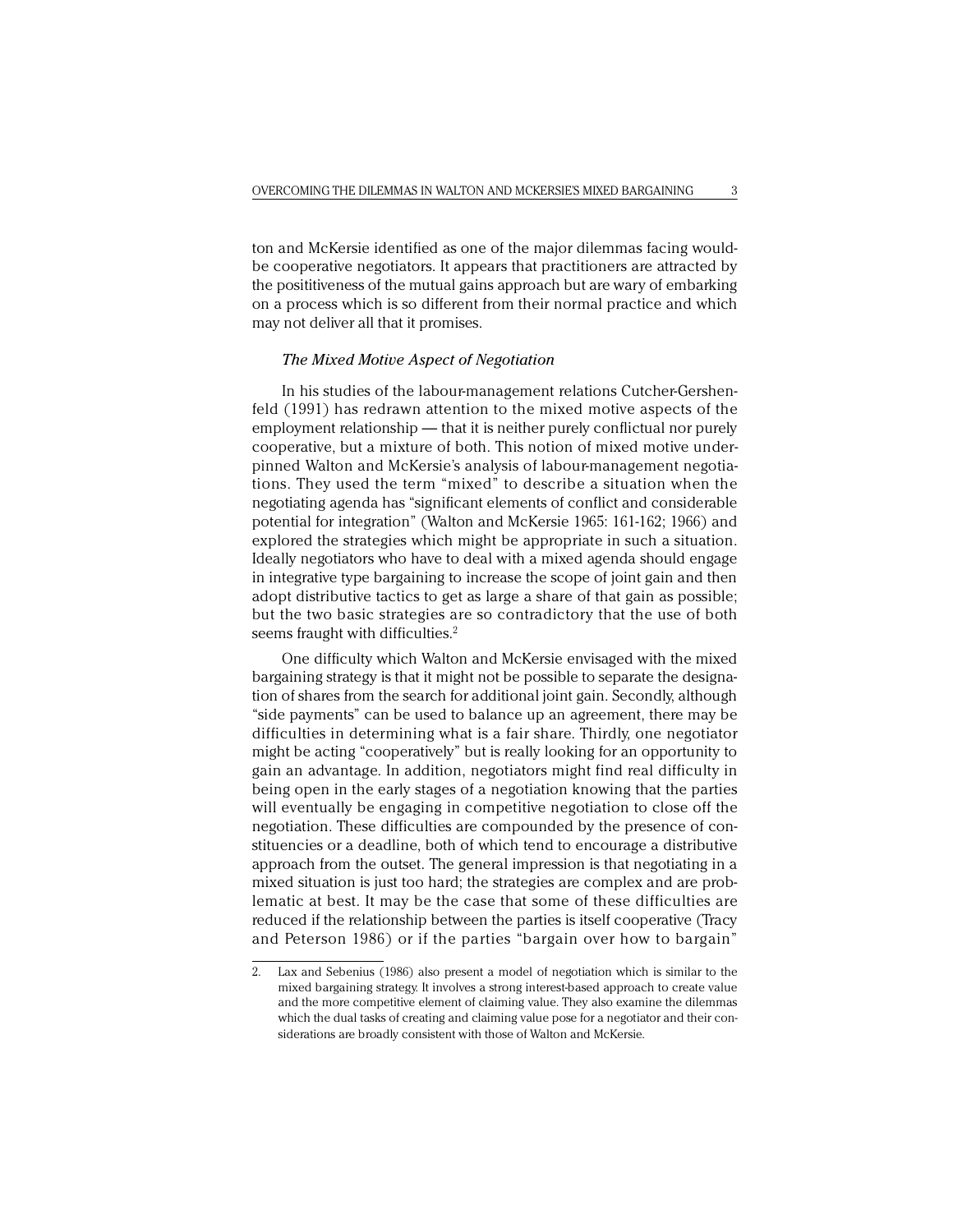(Cutcher-Gershenfeld 1994) but these do not affect the mixed-motive nature of the bargaining situation and so the basic difficulties and dilemmas would remain.

Perhaps in an acknowledgement of these difficulties, the focus of attention of both researchers and practitioners has been on the more clearly formulated models of distributive and integrative bargaining. However the attention given to these two models is notwithstanding Walton and McKersie's (1965: 161) own pertinent observation that few labour negotiations offer anything other than a mixed agenda for the parties to deal with. In view of this and in view of the apparent difficulties in implementing the more cooperative approaches to negotiation, it is appropriate to re-examine the strategies which Walton and McKersie developed for handling a "mixed" situation. The remainder of this paper will examine a case of mixed bargaining in a management-union negotiation drawing on material obtained through the researchers' presence at all the negotiation sessions and though interviews of the participants. The analysis of the case will be approached through a consideration of the difficulties which Walton and McKersie envisaged negotiators would face if they used the mixed bargaining strategy. The paper reaches the conclusion that the notion of mixed bargaining has much to commend it as an explanation of the bargaining process in the industrial relations context.

#### *AN EXAMPLE OF MIXED BARGAINING*

## *The Trend to Enterprise Bargaining in Australian Industrial Relations*

The Australian industrial relations context provides an interesting opportunity to study the nature of the bargaining processes between employers and unions. For over 80 years the industrial relations system has been structured around awards which set the pay and conditions for employees across a whole industry. The federal industrial arbitration tribunal established the main terms of the awards though national wage decisions and other test cases so that although the unions and employer representatives did meet to negotiate, the key outcomes were generally foreknown. However, during the 1980s the need for improved productivity meant that greater attention was paid to the workplace and the centrally controlled framework for establishing pay and conditions was slowly devolved to the enterprise level. It was a case of managed devolution because the tribunal still established guidelines or principles which the parties had to follow.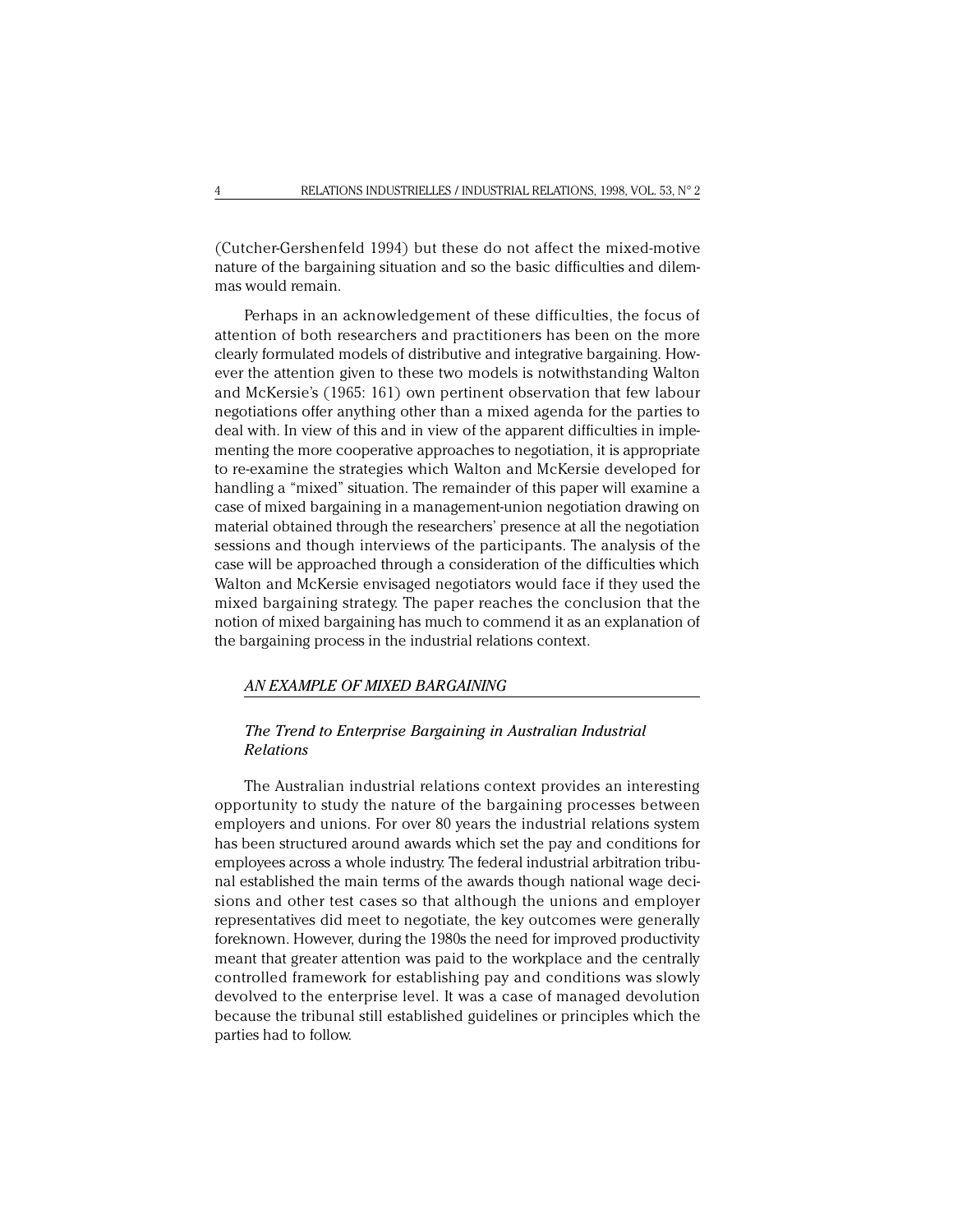In 1993, changes in the industrial relations legislation and further decisions by the tribunal clearly placed the emphasis on enterprise bargaining. Although the industry awards remained in place, employers and their employees were encouraged to enter into negotiation with a view to reaching agreements which applied specifically to their enterprise. There were few controls over the process, other than that the parties had to negotiate in good faith and that the relevant union had the right to intervene if it was not actually involved in the negotiations. Similarly, there were few controls over the content of the agreements. The parties still had to submit their agreement to the Commission for certification, but the critical test was that the employees would be no worse off than had they remained on the industry award. The incentive to negotiate arose from the fact that improvements in the awards were going to be kept to a minimum. Put simply, if employees wanted a pay rise and if employers wanted to change work arrangements in order to improve efficiency then the only way both of them could achieve their respective goals would be through reaching an enterprise bargain.

#### *The Case Study: Enterprise Negotiations at the City of Rockingham*

The City of Rockingham is a local government authority in a fast growing region just south of Perth, the State capital of Western Australia. Local government authorities provide a range of amenities and services such as the maintenance of public parks, control of building regulations, libraries and refuse collection. With just over 200 employees, the City of Rockingham is an average sized metropolitan authority. Employment conditions had been determined by an industry-wide award and consequently there was little variation in pay and conditions for similar occupations from one authority to another. Rockingham was no different from other authorities in that negotiations between management and the unions were limited and confined to matters arising out of the agreement or to the handling of individual grievances. With the emergence of enterprise bargaining, local authorities such as the City of Rockingham and the unions representing employees in the industry faced the prospect of having to negotiate new agreements to determine work arrangements, pay and conditions.

In 1994 the management and unions at Rockingham decided to embark upon the process of negotiating an enterprise agreement. They did this for a number of basically self-interested reasons. The authority wanted to maintain its reputation as being one of the most progressive; it also needed to improve its operating efficiency in order to cope with an increasing workload. To achieve this would avoid having to increase the rates (local taxes). One option was to try to improve efficiency through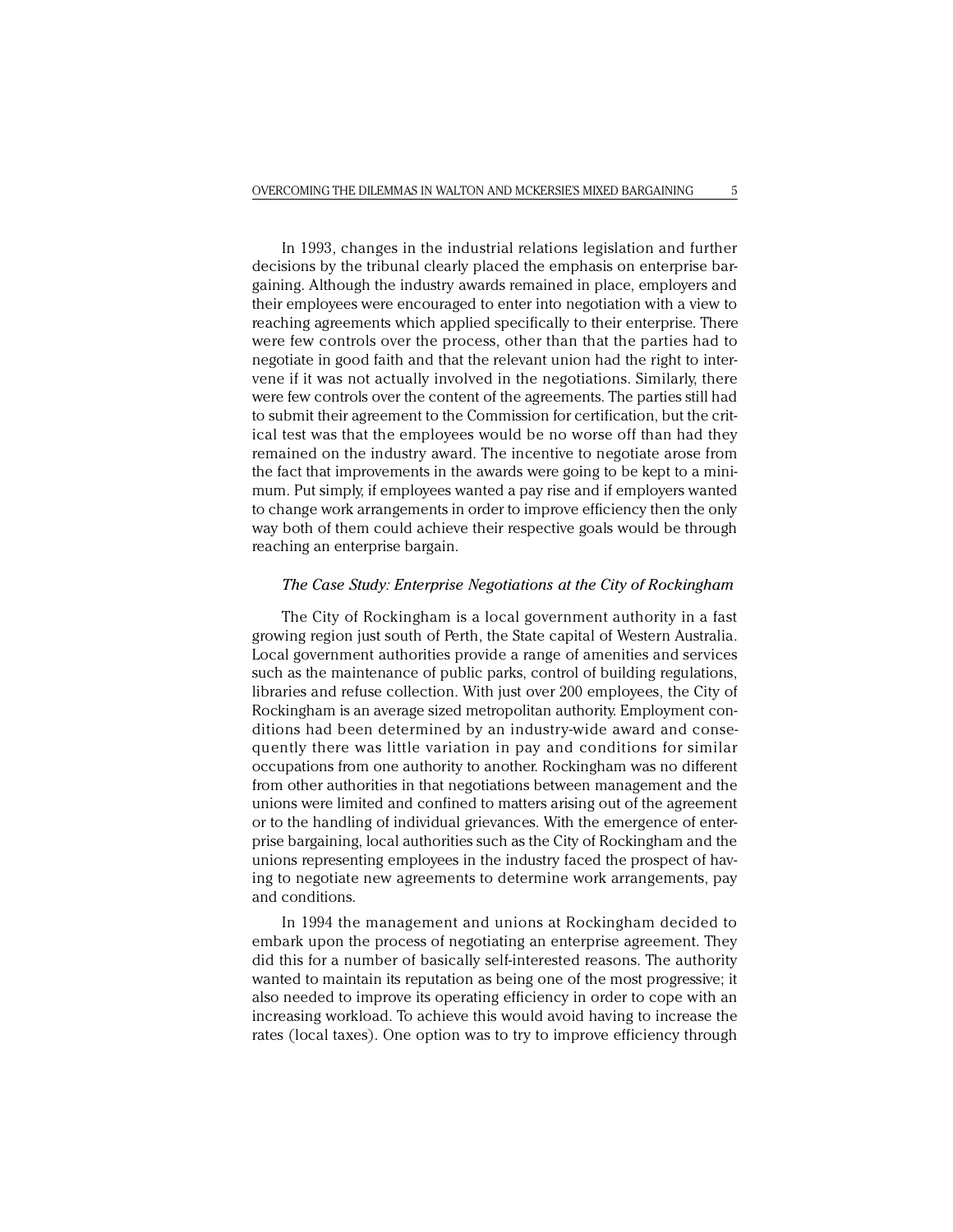contracting out some of its activities (which would have involved redundancies) but management chose to negotiate with the unions because of a belief that the best way to improve efficiency was through the establishment of cooperative workplace relations and through negotiated change.

Employees in the industry are mainly represented by two unions, the Australian Services Union representing clerical and administrative workers and the Municipal Employees Union representing most manual workers. (Technically, the two unions had merged into one industry union, but the merger had not been fully consummated and the two were still operating as separate organizations.) While it was not unknown for the refuse collectors to engage in industrial action, the unions were not militant, relying primarily on operating within the tribunal system to secure improvements for their members. Because there were few prospects of a significant arbitrated wage increase, the two unions had few options and they needed to enter into negotiations to get improvements for their membership. The white-collar union was committed to the consensus approach and had developed information packages and training programs to convince both their members and the employing authorities of the benefits of this approach. The training for union representatives included material on the nature of enterprise bargaining and on the development of effective consultative processes, material which was also presented to the employers as part of a broad strategy by the union to establish positive negotiating relationships. Union representatives were also provided with explanations of union policies on key substantive issues and given skills development in the area of negotiation.

In some respects, the situation at Rockingham was similar to that found in the North American collective bargaining context where the parties are negotiating a first contract. It is widely recognized that negotiating these initial contracts can be particularly difficult. However, the transition from industry-wide awards to enterprise bargaining in Australia has generally avoided the contentious attitudes which can arise out of the certification process and out of the need to address the question of management rights. While the absence of these factors does not guarantee cooperation and constructive negotiation, it did mean that the parties to the Rockingham negotiations had greater opportunity to develop the type of negotiation process they wanted and had greater freedom to explore outcomes to suit their particular situation.

#### *Establishing a Joint Commitment to the Negotiations*

Having agreed that they needed to sit down and negotiate, the Rockingham authority and the unions applied to the federal government for a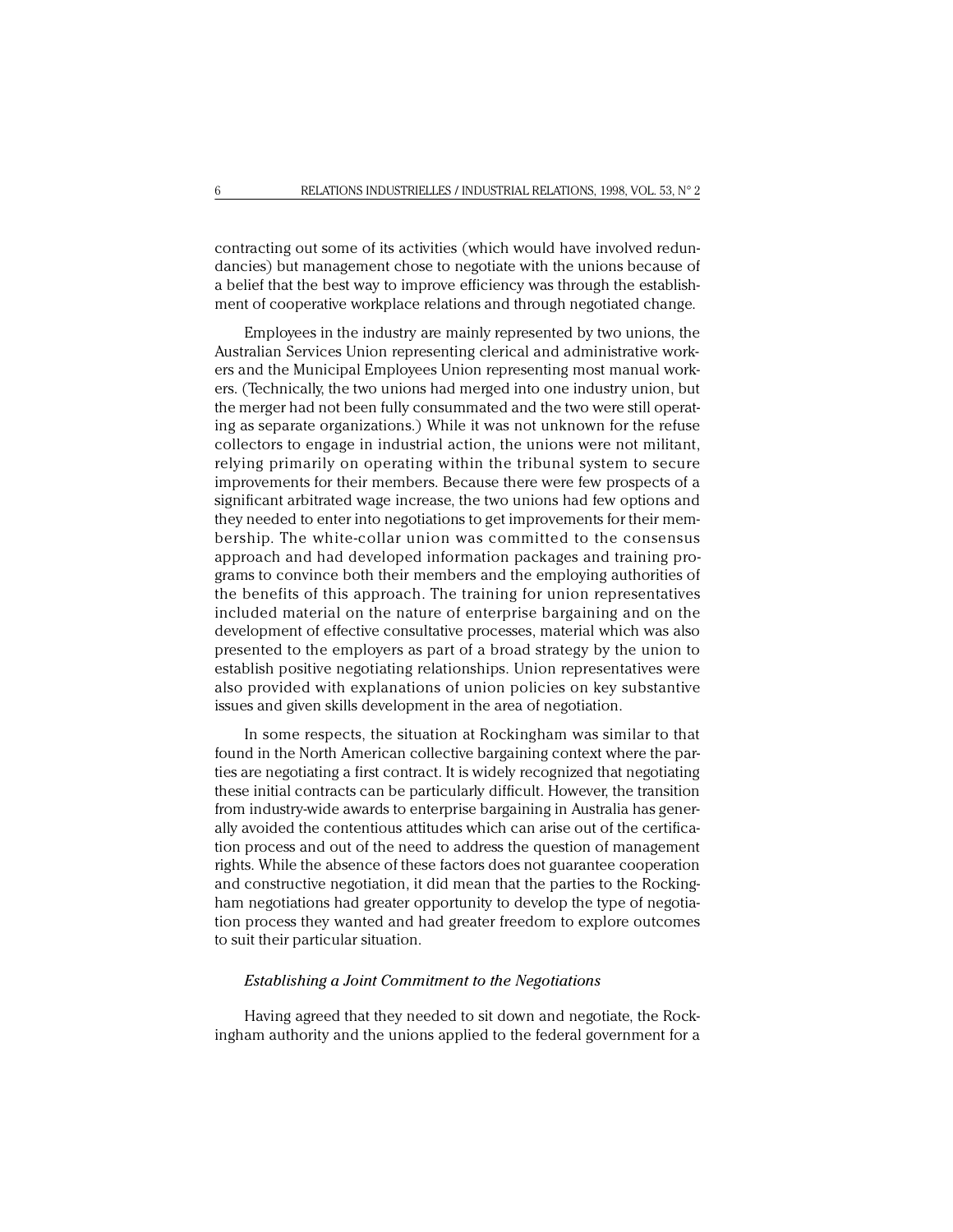grant.3 The application was successful and the parties used the grant to employ a facilitator to manage the process. In one sense, this high level of cooperation at the outset meant that a number of key features about the negotiation had already been addressed before the formal bargaining started. The decision to enter into enterprise negotiations and to apply jointly for a grant had committed the parties to a cooperative approach and had committed them to finding a solution which they could hold up as a positive example.

The parties' commitment to work together was further reinforced by the early agreement (between the CEO and the unions as part of the grant application) that they would undertake a joint review of work processes. The way in which work is done and how it might be improved was clearly an area where the employer and employees have mutual interests. The population of Rockingham was growing rapidly and this placed an increasing burden on the authority; there was an obvious need for more efficient procedures to cope with the extra work. At the same time, a strong notion of commitment to the community prevailed within the organization and both managers and employees were aware of the need to improve continually the service which was offered. Consequently, a close examination of work processes and procedures had the clear potential to get the work done more efficiently, to raise customer (ratepayer) and employee satisfaction, to lower costs and so provide the basis for improvements in pay and conditions.

The review of work processes was something the parties agreed to do jointly, but they also recognized that they would have to negotiate over the results. Those employees who would be involved were given training and review teams started to operate in most work areas. The intention was that the results of these reviews would be fed into the negotiation process. This approach to negotiation was in clear contrast to the approach under the industry award. In the award there was a single job classification structure which serves as a basis for the pay scales across the industry; questions of work organization and improving efficiency are not addressed. Consequently, by agreeing to negotiate over these issues the parties had significantly opened up the agenda. It was an example of where they had identified and accepted their respective interests, which is a key element in establishing an integrative approach to negotiation.

<sup>3.</sup> The Australian Federal Department of Industrial Relations administered a Workplace Bargaining Program through which it sought to promote the development of productive and cooperative bargaining at the workplace level. It did this by offering financial assistance (on a competitive basis) to the parties to help develop negotiating committees, to innovative projects and other similar initiatives.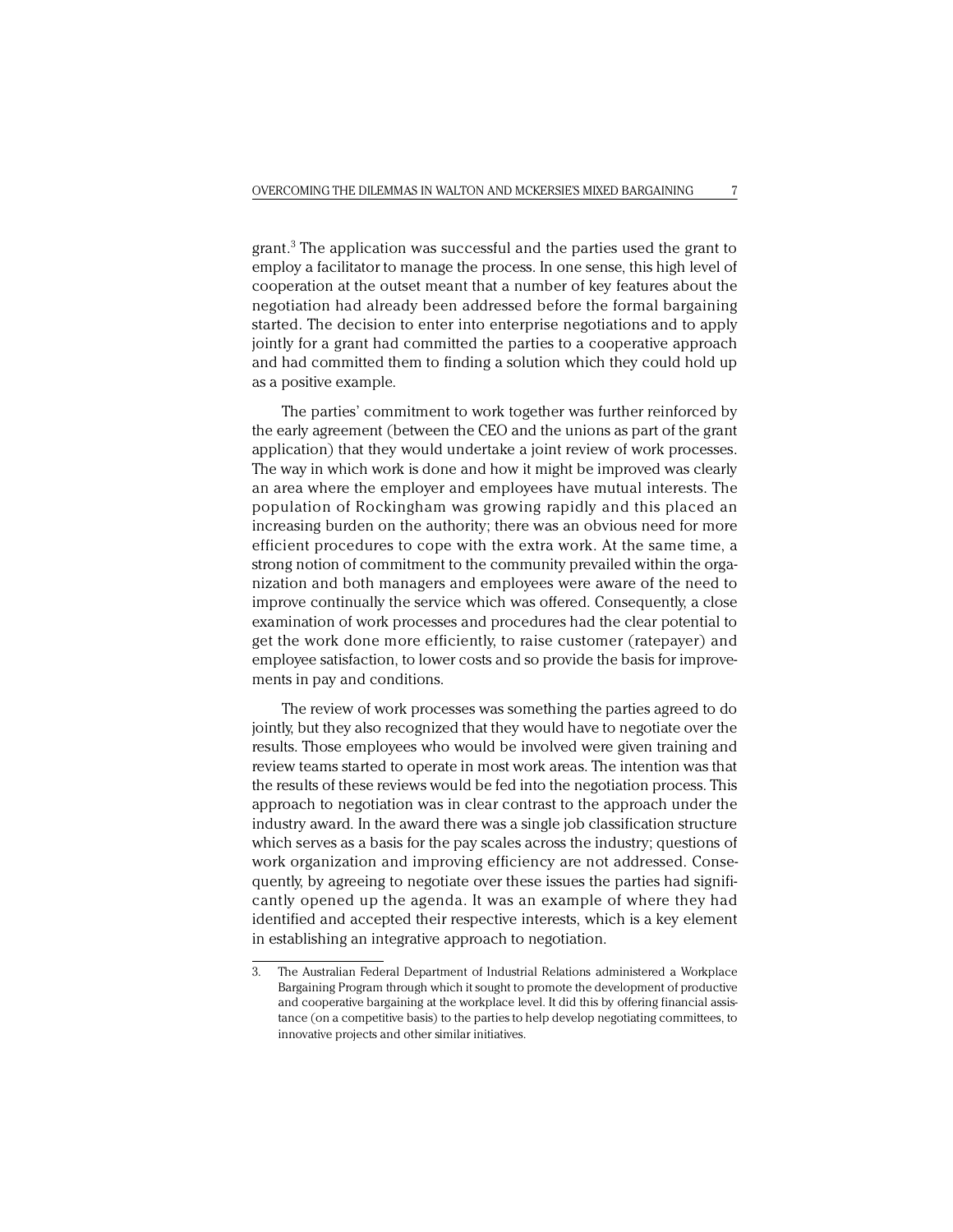The motivation and beginnings of an interest-based approach were further strengthened by measures to enhance the cooperative processes. The facilitator arranged a number of awareness and training sessions for all employees and further training for those who were actually going to be involved in the negotiations. In addition, in all the discussions prior to the formal creation of the negotiating committee, the parties worked on the premise that the joint negotiating committee would operate by consensus. A constitution was drawn up to that effect and was endorsed at the first meeting of the committee. The general belief as to how issues would be resolved was summed up by one of the negotiators as follows: "if people sit around and talk sensibly and rationally, nine times out of ten the way to go or the path ahead drops out ahead of you. Nobody has to be the smart person and figure out this fantastic solution because if you sit around and talk about it properly it usually becomes apparent to everybody."

The Committee comprised the Chief Executive Officer, two members from the elected local authority Council, the human resource manager and four other managers, together with five representatives of clerical/ administrative employees and seven representing the manual workers. In keeping with the focus on the enterprise, the intention was that the discussions around the negotiating table should be between management and the employee representatives. Union officials and the employer association representative could also attend as observers, though in fact they took an increasing part in the Committee's activities. This was to be an example of where the formalities of the negotiating committee's constitution were overridden by the unfolding dynamics of the negotiations themselves.

#### *The Negotiations: Identifying the Issues*

The parties agreed to schedule fortnightly meetings until such time as agreement was reached. The first two meetings were taken up with getting organized — clarifying how the meetings would be conducted, how lines of communication with constituents would be established and so on. Essentially the participants were coming to terms with what they had got themselves involved in. There was some uncertainty as to what consensus actually meant, and people needed to get comfortable with speaking out in an unfamiliar forum. As one of the participants later reflected, "I suppose I saw the first couple of meetings as really a bit of shadow boxing, it was something you had to go through when various people had various things to say.... It seemed to be inefficient but in the end, looking back, I don't think it was."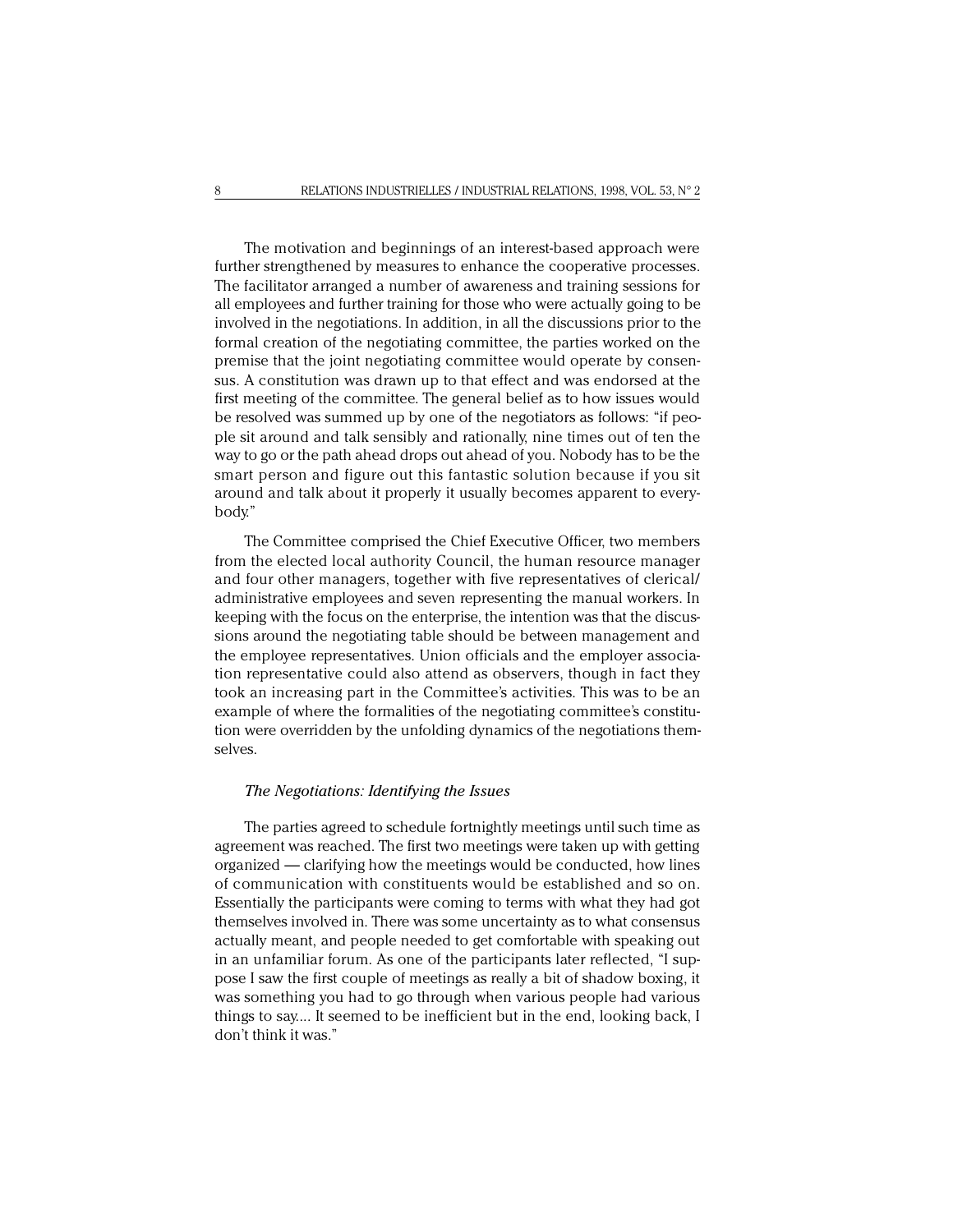At the third meeting the committee members formed small groups and each group generated a list of issues which it thought should be on the bargaining agenda. It was an open process resulting in a list of fifteen items. These ranged from some specific proposals (elimination of some allowances, changed holidays) through to broad principles (job redesign, quality assurance, best practice initiatives) which in themselves would embrace a number of issues. These items were all accepted as equally valid and became the basic agenda for the negotiations. The facilitator was given the task of providing further information on the issues as background for the future negotiations.

This joint "brainstorming" process was not the only source of agenda items. As indicated above, joint teams were examining work processes and this was viewed as part of the bargaining process. In addition, it was agreed that there should be a survey of all staff. The purpose was to ascertain the organizational climate and give employees a chance to say what issues were of concern to them. The results of the survey were presented in the fourth meeting and raised a number of issues which it was agreed should be addressed. A further survey, this time of ratepayers, was also carried out with the hope that the results could be incorporated with issues emerging out of the strategic plan and together they would form the basis of the management agenda. There was, however, something of a vacuum in this regard as the survey results were not conclusive, so the fundamental needs or objectives of the employer were not clearly formulated beyond the generalized level of statements to the effect of "a more flexible properly targeted organisation," "doing better within the organization, quicker, more efficient, more effective." It was, however, clearly understood that the ultimate objective was to keep any increases in local taxes to a minimum. As one councillor on the negotiating committee put it, "it is OK us sitting down here and saying 'yes, we will do this and we will do that' but at the end of the day, will those people out there, the ratepayers, pay for it?"

In contrast, the employees through their unions were very clear on what they wanted addressed in the negotiations. Once the negotiations had started, the representatives of the clerical workers developed their own agenda. Their list comprised areas where they thought there could be improvements both for the organization and for the employees; it was a list of issues to explore rather than a claim to be met. Their strategy might be characterized as "calculatively integrative." As one of their negotiators explained, "We thought, well if we go in to them and say we want 10% or 5% wage rise and a nine-day fortnight, flexitime straight up, they are going to say 'hang on this is not good.' It is going to get the negative. We want to put the positive stuff up first. Positive to management.... I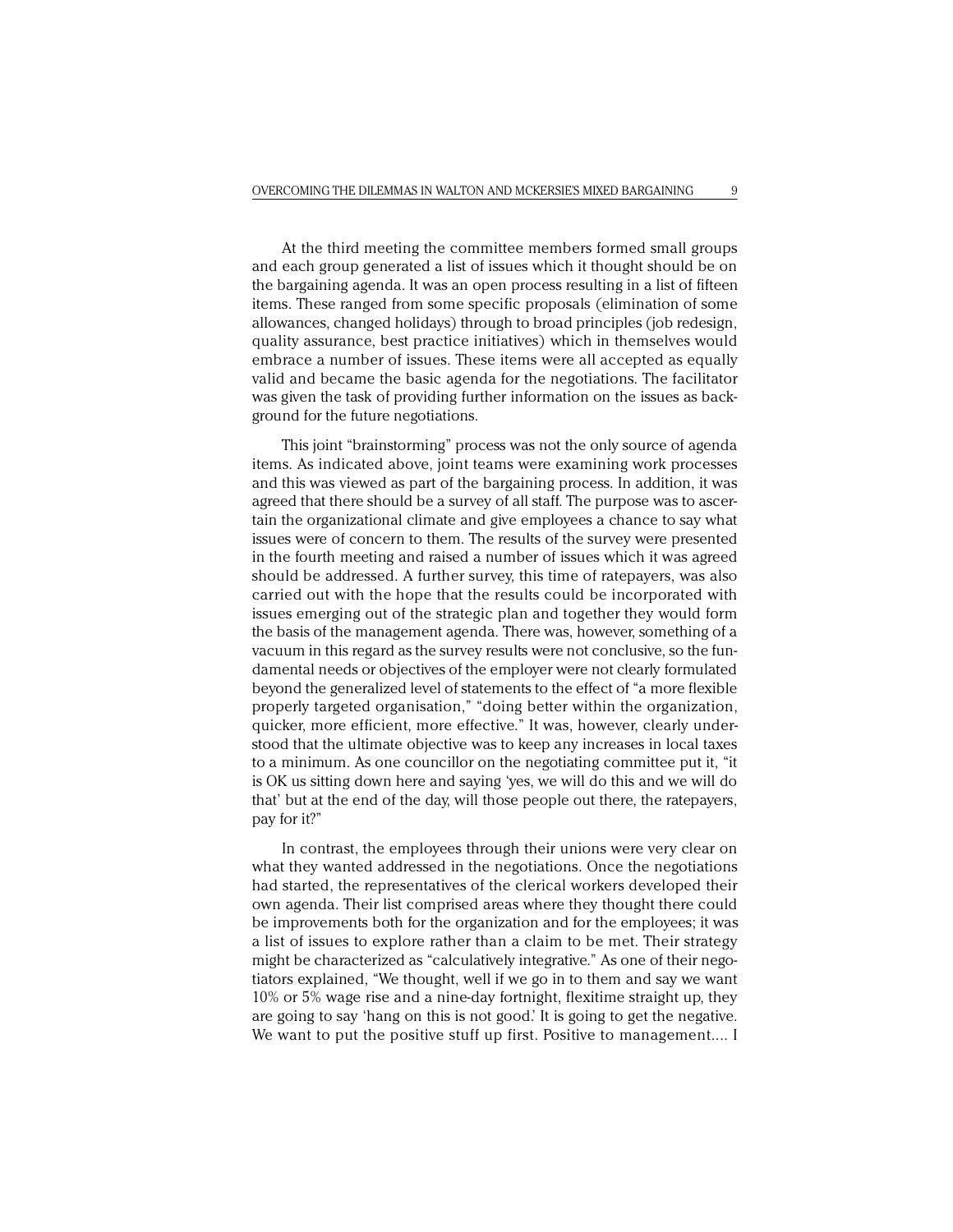believe that if we can get them to substantiate what productivity gains we may be looking at, then when it comes down to arguing the money side of it, it would be very hard for them to say 'no.'" This is the essence of the mixed bargaining strategy.

The manual workers had formulated traditional claims as their opening bargaining positions and these were presented at the fifth meeting. These claims were specific and would not have been out of place in the first round of a distributive negotiation. They were interpreted as being competitive by the key management negotiator who saw them offering nothing to the employer in return. The employee representatives were a bit nonplused at this management reaction: "The committee had asked us to see our constituents and to ask them what they wanted to put in. Knowing that when they put it in, they are maybe not going to get it all, or maybe not get any of it all. It [management's response] came straight back with a bang, 'what are you going to give us?'". The employee representatives felt that they had indicated their willingness to negotiate over anything which the employer wanted to put on the table. In their own eyes they were being open and cooperative.

To this stage, the parties had engaged in a number of activities which would generally be regarded as key elements in an integrative/mutual gains approach to negotiation. They had a joint commitment from the outset, they had had training in a cooperative approach. They had an open agenda which was based upon a jointly developed list of issues. Their commitment to cooperation was not undermined by a history of competitive negotiation though they were uncertain about how the negotiations might unfold. There was a clear absence of distributive-type tactics — there were no "power plays" or threats, no deliberate withholding of information; even the manual workers' list of claims was — in their eyes at least — a cooperative move rather than an attempt to establish and defend a position in a competitive manner.

#### *The Negotiations: Moving Towards an Agreement*

At the fifth meeting and through into the sixth, there was a change in the dynamics of the meetings. As one participant put it, they got down to the "nitty gritty" and there was a sense that the real bargaining had begun. Instead of discussing issues in general terms, the negotiators now had specific issues to deal with and this meant that the discussions were more focused. They worked through each issue in turn. The negotiators raised examples of how the issues had been dealt with elsewhere and draft clauses to insert into the agreement were suggested. This all necessarily meant looking at the detail of how proposals might work and this began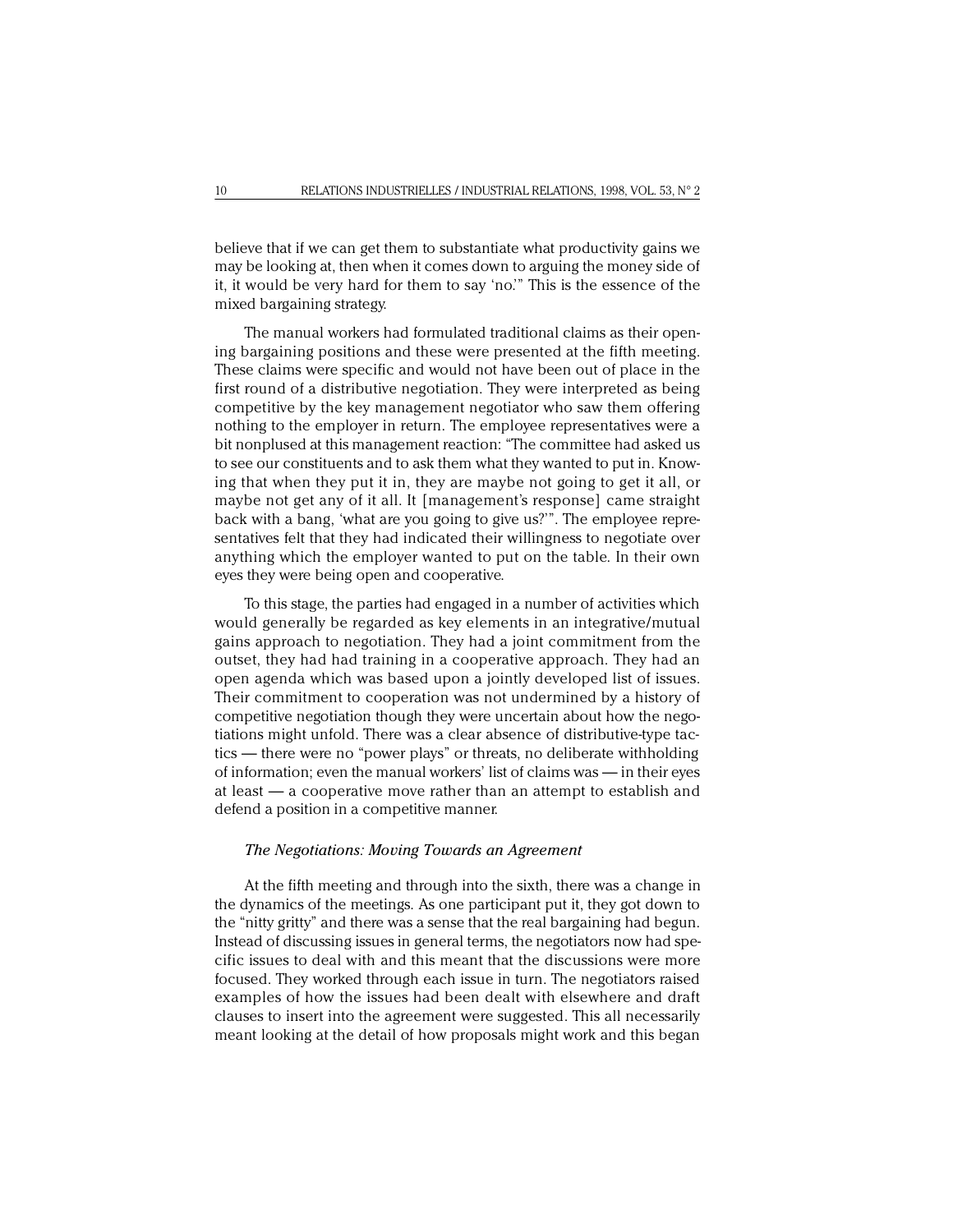to bring out differences around the table. These differences were taken on board but were not pushed to a point of disagreement. As one of the management negotiators commented during the exchanges: "We've looked at it and our document is now a mass of red lines. Still we're happy to go through the clauses. This is a consensus committee and we need to have consensus on the clauses."

In terms of the mixed bargaining model, the parties had opened up and explored the agenda and had established a basis for joint gain; now they started to feed in their expectations as to the share of the outcomes. This did not mean that the negotiations suddenly became competitive. As will be shown, the creative, integrative negotiation continued right until the end, but the negotiators did sense that the negotiations had moved into a new phase. One participant viewed the transition across the two meetings in this way: "we were starting to come to an understanding of the key issues... there are things that we won't agree with, things that the union won't agree with." Another comment similarly reflects the point that reaching agreement involves allowing for disagreement: "I was surprised about the meeting because I had this horrible feeling that it was going to get bogged down at about page three and yet we managed to get through it. There were obviously some things that we have not resolved but at least we managed to work our way through the document and allow us to come back and start again."

Further negotiation, including the use of sub-committees to explore particular issues, resolved a number of items on the agenda, including shift work arrangements and the development of a best practice program. The sub-committees served a useful purpose in two respects: firstly, they enabled issues which affected only part of the workforce to be dealt with by those who would be affected; and secondly, they were a forum in which the negotiators could, in effect, start again on the issues, explain them more fully and understand more clearly what the proposals involved.

In the end there were three issues left to be resolved: the hours arrangements (including the possible introduction of flexitime), the duration of the agreement and the amount of the pay increases. Key negotiators from both sides met to sort out these issues and the meetings increasingly took on characteristics which are typical of distributive bargaining. Offers were put and countered. At times the interactions got tense (though never angry); adjournments were called as the negotiators took time out to reconsider their positions. The negotiations over the size of the pay increase followed the standard concession-making pattern, each party moving its position closer to the other until a point of agreement was reached. However, at the same time, there were clear signs of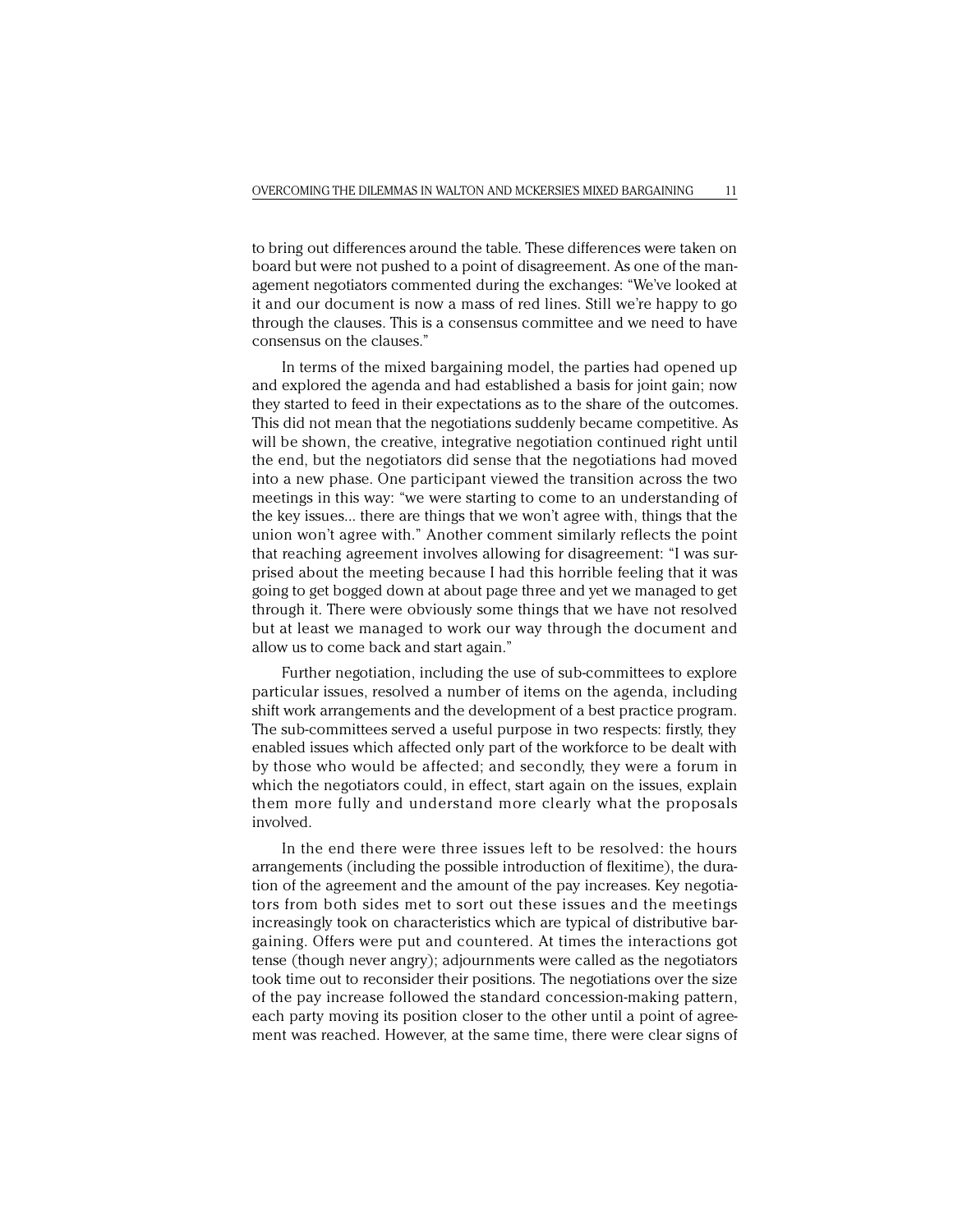integration of interests, particularly over the hours (flexitime) issue. Even within the discussions on pay it was not just a question of straight compromises but novel packages (combining, for example, aspects of amount, timing and conditions under which increases would be due) were proposed in attempts to find a solution which would satisfy all parties. In addition to these cooperative attempts to reach an agreement there was an absence of conflictual tactics — there were no threats, just tough debate round the table. Agreement was reached after three lengthy meetings and was then put to the main negotiating committee who endorsed it. The final stage was for the agreement to be put to the workforce and to the authority's governing council; when they had both endorsed it, the negotiation process was at an end.

#### *OVERCOMING THE DIFFICULTIES IN MIXED BARGAINING*

The negotiations at Rockingham provide an interesting example of Walton and McKersie's mixed bargaining. From the events described above it can be seen that there were a number of features which were conducive to the development of cooperative negotiations between the parties and these can be summarized briefly: there was no negative history; it was their first ever major negotiation; the task was to create a brand new agreement; the authority was expanding rather than contracting; and both parties had an incentive to reach an agreement. From the outset the parties sought to cooperate to achieve a good settlement. The negotiations opened with the parties committed to working together to explore issues of mutual benefit; and they closed with the negotiators trading offers to reach an acceptable compromise. In essence, they sought to increase the size of the joint gain and then get the best share of it. Walton and McKersie (1965: 165 ff.) suggest that this is the ideal strategy, but they also suggest that there are a number of difficulties and dilemmas associated with it. How did the negotiators at Rockingham cope with these?

#### *Separating the Shares from Joint Gain: Separation and Dilution*

The first of the difficulties which Walton and McKersie suggested was that when exploring issues the negotiators might find that the designation of shares could not be separated from creating the joint gain. In other words, when the negotiators were exploring options they would be able to work out quickly whether any suggestion really suited them or not and respond accordingly, rather than in an open fashion. In the Rockingham negotiations the joint gain was established in a number of ways. In the first instance, there was an acceptance that the organization needed to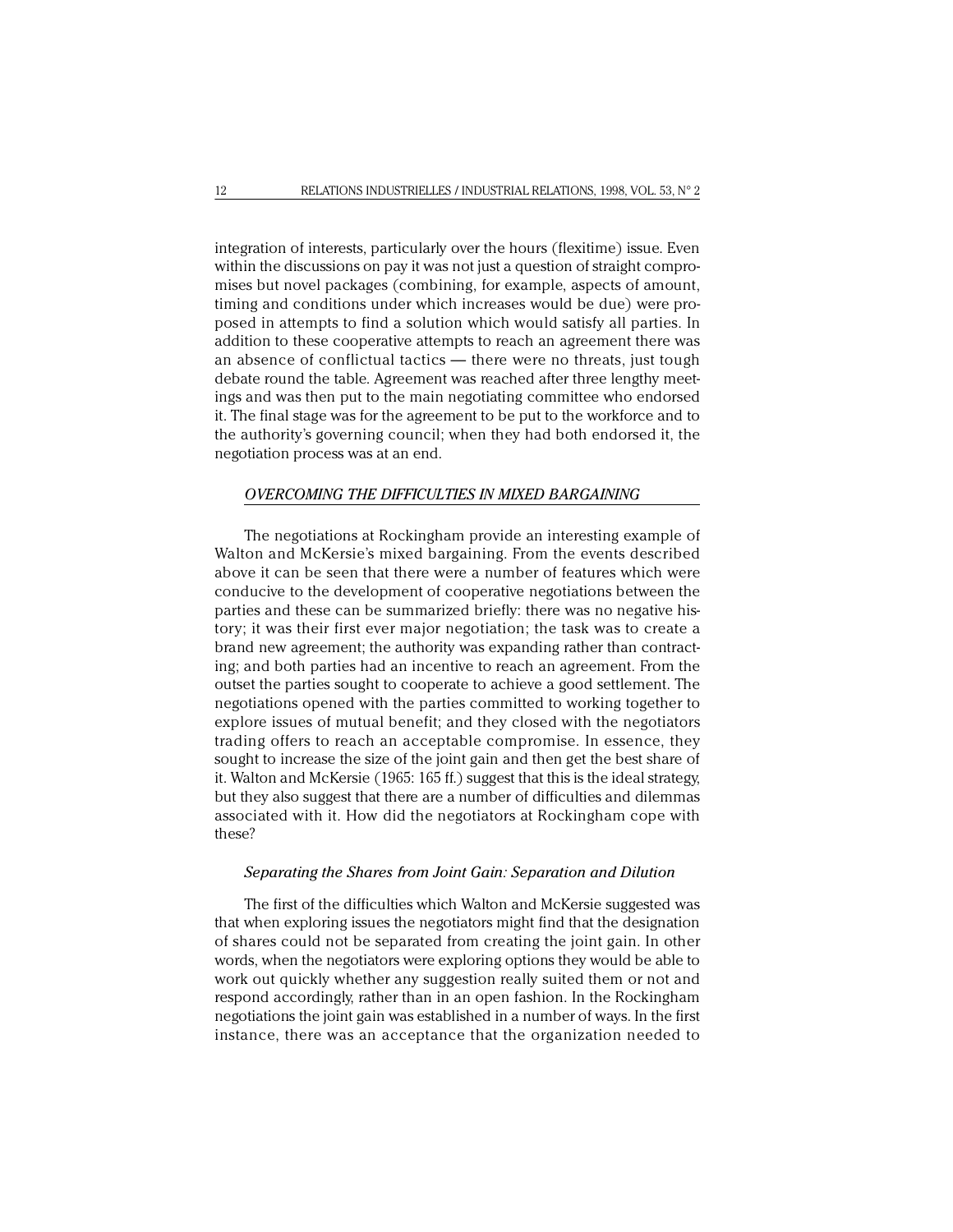develop an efficiency/customer orientation. This acceptance meant that a range of issues were opened up for negotiation which previously would not have been on the agenda, and, further, it meant that these issues would be explored in terms of an agreed criterion (Fisher and Ury 1981). Similarly, the parties recognized that there was a joint but unspecified payoff from establishing a more cooperative climate in working relationships. This is a "soft" item, but it was important because the notion of working towards more cooperation was used as a yardstick by which to evaluate both strategies and outcomes in the negotiations.

These two aspects of cooperation set the context for handling the "harder" issues where the question of share might rear its head. For example, the issue of customer orientation inevitably turned to the issue of having the offices and other services open outside of normal working hours, but the task of developing new arrangements was handled in terms of meeting the needs of the public, not extracting a price for any proposed change. In addition, dealing with work efficiency and performance issues through the mechanism of joint teams in the workplace meant that the task of finding the joint gain was separated from the task of sharing the benefits. The same applied to an issue which was left to the end to be resolved, namely flexitime, which was also addressed through sub-committees to explore and confirm the *joint* gains of the proposed arrangements, leaving the question of shares to be resolved through the final negotiations. Friedman (1994) suggests that negotiations have to go "back stage" because the formal sessions are so ritualistic that finding solutions is inhibited. The separation of processes involved in the Rockingham negotiations were more the product of cooperation than frustration and enabled the emphasis on the exploration of issues to be maintained.

It is possible to argue that difficulties arising over the question of shares were in fact dealt with by the expedient of management basically fudging the issue. Management did not cost each particular benefit in order to create a "pool" to be shared. In fact, on some issues the employee representatives had more precise cost saving calculations than did management. The management negotiators basically put all the savings it was prepared to share into the pay offer. However, this approach does seem preferable to dealing with cost savings (the accrued joint benefits) one by one, which might engender constant self-interested calculation of the type envisaged by Walton and McKersie. The reality of the bargaining over the share was that when the negotiations turned to the question of pay, management's initial position was conditioned by three factors. They had a fair idea of the efficiencies likely to be achieved through the changes which had been negotiated as a result of the review process and so were reasonably clear about the impact on employment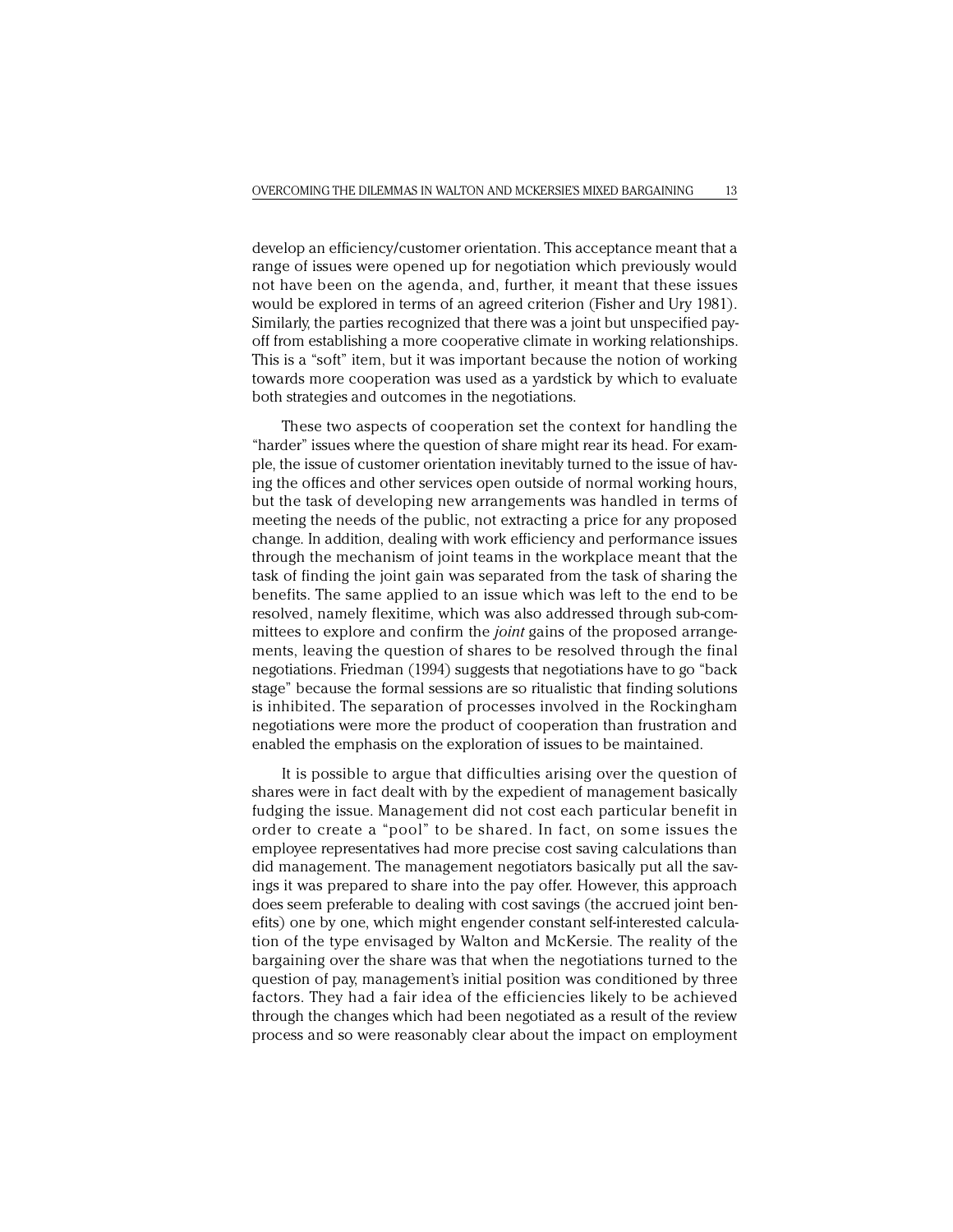numbers and labour costs. (However, these were not precise calculations, as the efficiency benefits to accrue from proposed changes in work arrangements are notoriously problematic.) Secondly, management also had a fair idea of the extent to which revenue from local taxes would increase as the city grew in size. The third factor which influenced their position was the information they had about the general level of pay increases elsewhere. Although enterprise bargaining is supposed to enable employer and employees to negotiate an agreement for their particular enterprise, it is in neither side's interest to ignore trends in the labour market.

Therefore, with regard to the possible difficulty that the prospect of having to eventually negotiate shares would undermine the achievement of joint gain, the difficulty was overcome at Rockingham by a combination of separation and dilution. Firstly, the task of exploring joint gain was undertaken in the context of a new cooperative climate by people not generally involved in the main negotiations (separation). Secondly, the "gain into share" nexus was diluted, in part by aggregating the benefits and in part because the size of the pay increase was determined by a number of factors in addition to the (imprecise) efficiency savings calculations (dilution).

#### *Side Payments and Collective Responsibility*

In effect, the wages issue served as the "side payment." Walton and McKersie suggest that finding side payments would be difficult because the "exchange rate" of compensation would be too hard to identify and calculate. In the Rockingham case, some groups of employees did feel that they had "given up a lot" and some managers did not think that the proposed flexitime arrangements were going to yield all the benefits which were being claimed. If the negotiations were being concluded on the basis of precise calculation of net benefits then the wages (or some other) issue would have to be revisited because, for these people at least, the "side payment" was not enough. However, management-union negotiations are a collective process which provide the opportunity for further intra-organizational bargaining and it is here that the difficulties associated with the side payments are overcome.

Meetings were held at Rockingham to discuss and vote upon the agreement. At one of the meetings, some employees were clearly not happy with the proposed agreement and they let their negotiators know how they felt. Nevertheless, in the end, the meeting voted in favour of the agreement. The meeting had been a process through which expectations had been modified; in effect, as a result of the discussion which took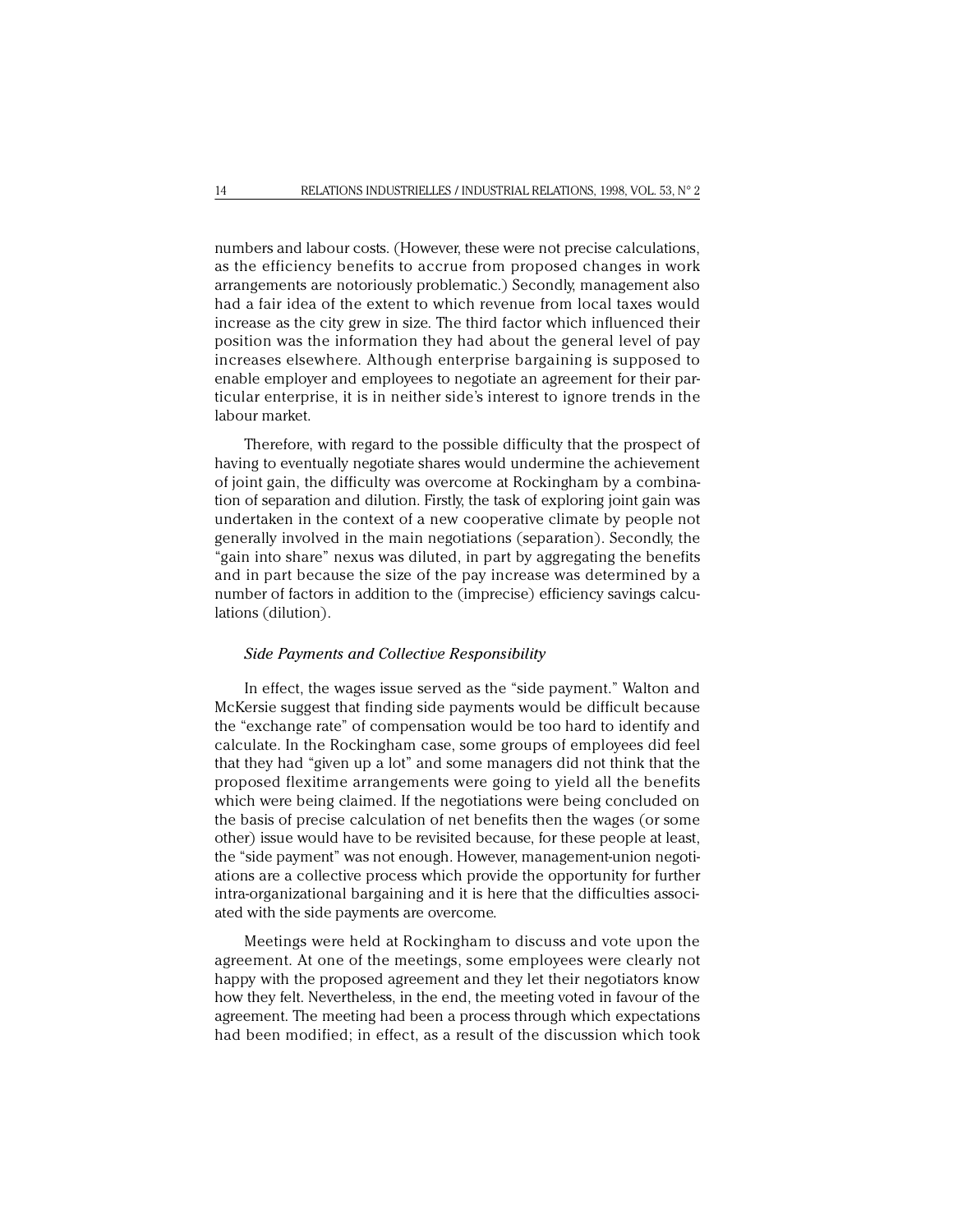place during the meeting, the employees were prepared to accept fewer benefits and improvements in the agreement as "side payment" for those elements which they did not like. In addition, the fact that an agreement is a product of negotiation gives rise to notions of fairness and equity which contribute to an acceptance of the agreement. As Warr (1973) observed, some constituents can be in total opposition to an agreement, but the fact that it has been negotiated and that it has broad support means that it is (reluctantly) acceptable. Even those who voted against the Rockingham agreement accepted the will of the majority. In this way the nature of the negotiation process gives rise to a collective acceptability which overcomes the difficulties envisaged by Walton and McKersie in having to negotiate precise side payments.

#### *Managing the Suspicion that Cooperation is Only a Ploy*

A third difficulty with the mixed bargaining strategy is the suspicion that notwithstanding all the cooperative gestures on their part, the other side might really only be looking to maximize share; "cooperation" is just a ploy. Walton and McKersie also suggest that negotiators would have difficulty in transitioning from the open integrative approach to virtually the opposite tactics needed in bargaining distributively over the shares. As has been indicated above, the white-collar workers' representatives provide a good example of negotiators who were clearly seeking to maximize their share and they were quite calculating about it. But there was no suspicion; it was quite an open strategy. They argued hard for looking at ways to improve efficiency and made it clear that their motivation was the better work and the higher pay. Since it was clearly understood that pay was going to be an issue there was no question of a hidden strategy.

Further, neither they nor the other negotiators had difficulty in transitioning into a more competitive mode. In fact, it is more accurate to suggest that the integrative/cooperative approach which had developed in the wider forum flowed through into the final meetings of the key negotiators. The negotiators in these meetings were clearly focused on the issues and on getting the best possible outcome for their respective constituents; but in order to achieve this they used a number of tactics which are indicators of integrative bargaining through heuristic trial and error (Pruitt and Lewis 1977) and the use of complementary tactics (Weingart et al. 1990). They linked issues together, they repackaged proposals and they indicated their flexibility in areas of less importance while remaining committed to their key points. When proposals proved to be unacceptable, they were just "left in the air" rather than argued forcibly.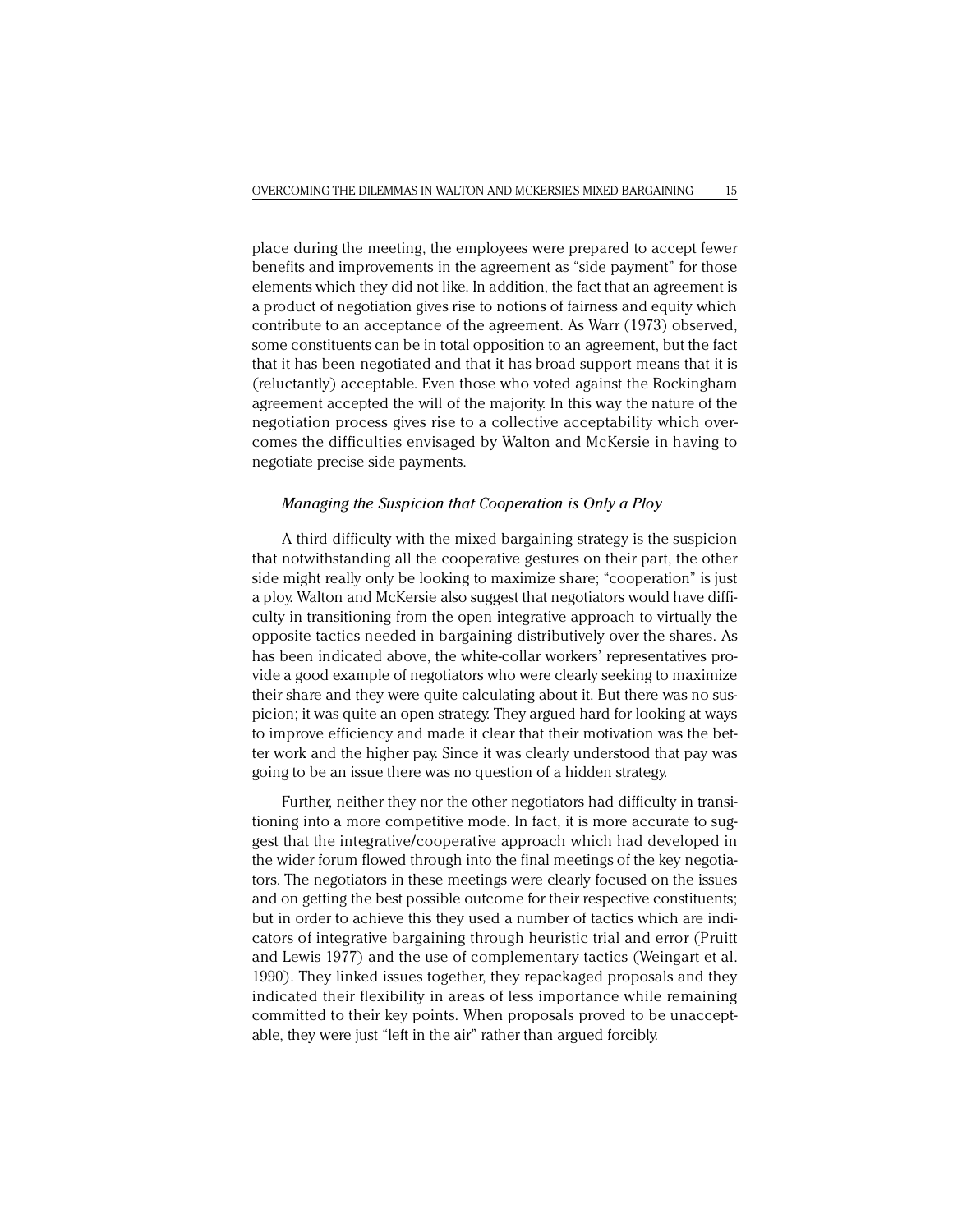To give an example of the mixed approaches in the dialogue, the parties had been discussing both the size and the timing of the pay increase and at the same time discussing the implementation of the new work processes and performance indicators. The current offer was 3% now and 3% in 12 months time. At one point, a union negotiator commented that "we could convince our people 3% now, 2% in 9 months, 2% in 15." This was not put forward as a formal position but it was a variation and concession from their union's earlier claim. The employer negotiators did not specifically respond to the proposal but emphasized the fact that the pay increases were conditional upon performance, not automatic, to which the same union negotiator responded "I really agree with that," and later, as discussion on the issue continued, he reiterated the importance of linking together the objectives of the two parties: "all along we've wanted to have it measurable, not motherhood statements." An employer negotiator responded to this by saying he had a hard job to sell it to his people, that is, matching the constituency argument of the union negotiator at the beginning of this part of the discussion. Another management negotiator intervened to summarize the respective union and the employer positions, which made it clear that there was still no agreement as to amount or timing at this stage but it was also clear that having consensus on how the work changes would be implemented was the key to an agreement. Consequently, it was agreed that a couple of the union representatives should meet with other managers to discuss the issue further prior to the next meeting.

In these few exchanges, the parties were engaged, on the one hand, in distributive bargaining (in that they were being positional and acting in their representative roles in order to demonstrate firmness) and, at the same time, in integrative bargaining (in trying to address the joint problem of ensuring that the new work processes would be effective). Exchanges such as these point to the durability of cooperation through the final stages of the negotiation and are consistent with the view that the process of reaching agreement involves strategies and behaviours which would typically be regarded as being distributive even where the parties are trying to be cooperative and integrative. Consequently, the use of seemingly competitive negotiation behaviour does not necessarily indicate that a switch has taken place to a competitive strategy, but can equally be regarded as a continuation of a cooperative search for a solution. Although Walton and McKersie (1965: 178-179) suggested that there might be difficulties in unravelling distributive and integrative strategies in the final stages of negotiation, the Rockingham example suggests that these difficulties might be overcome through a combination of openness about the *strategy* coupled with an acceptance that actual *behaviour* can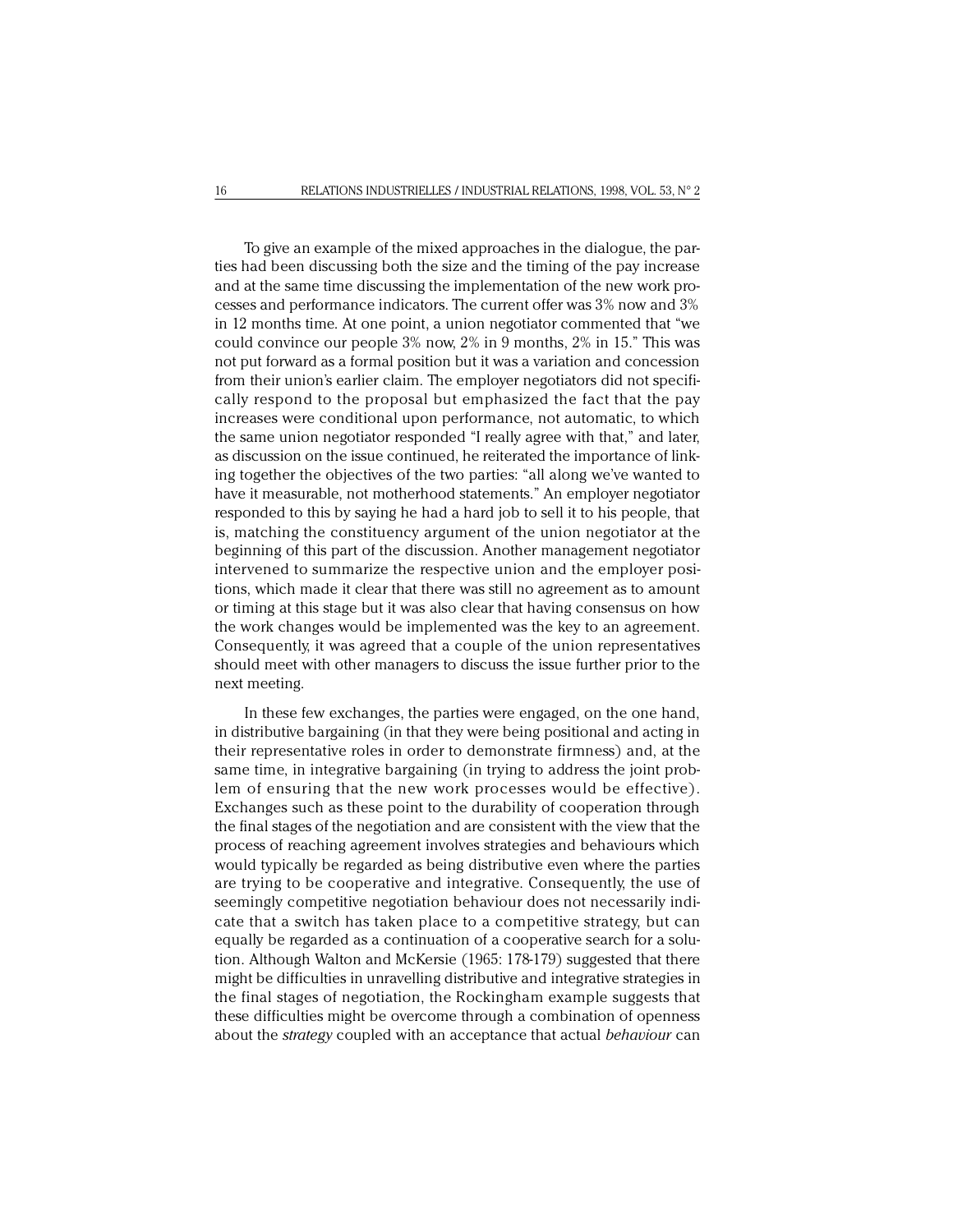be mixed and should be recognized as such before a response is formulated.

#### *The Problem of Trust*

Walton and McKersie (1965: 169 ff.) also identify a number of dilemmas facing a negotiator wishing to engage in problem-solving in a mixed bargaining situation. Most of these dilemmas have already been addressed, but there is one aspect which is worthy of further attention the role of trust.4 In the context of a mixed bargaining strategy, the parties need to trust each other to make the most of their integrative bargaining efforts but, in contrast, distributive bargaining is based on manipulation and withholding information.

Trust is held to be one of the conditions necessary for cooperation and problem-solving in negotiation. Negotiators need to be confident that their problems will be recognized, that their openness will not be exploited and that all suggestions will be fully explored. This is trust in the sense of generally having faith in the word of another and in the benevolence of the relationship. However, the more Machiavellian of negotiators might deliberately set out to gain the trust of their opponents and then use this trust to gain an advantage. Trust is then rather more akin to gullibility but this will only be realized after the event! In practice, the expectation of future negotiations tempers the more exploitive manipulations of trust but negotiators still have to have regard for the issue of trust in any particular negotiation.

Walton and McKersie envisaged that if the negotiators were too open with each other in the integrative stage of mixed bargaining then they would be vulnerable during the distributive phase; however if they were not open enough, then they would not realize the potential for joint gain. When discussing trust in the context of integrative bargaining, they used the term in the general sense as outlined in the previous paragraph, but when they discuss trust in the context of mixed bargaining they are rather more pragmatic (1965: 182, 159). Here trust is a mechanism by which negotiators provide the basis for dealing with each other and for giving the negotiators some confidence about the current character of the bargaining process. Again, this is an insight which has been endorsed by oth-

<sup>4.</sup> Another aspect of negotiation which can inhibit the openness of problem-solving activites is the impact of a time deadline. Enterprise bargaining in Australia is not affected by contract deadlines so any time pressures have to be created by the parties themselves. In the Rockingham negotiations, the forthcoming local authority elections provided a focal point but this was not a compelling deadline; an element of "negotiation fatigue" appeared to have had as much impact in the closing stages.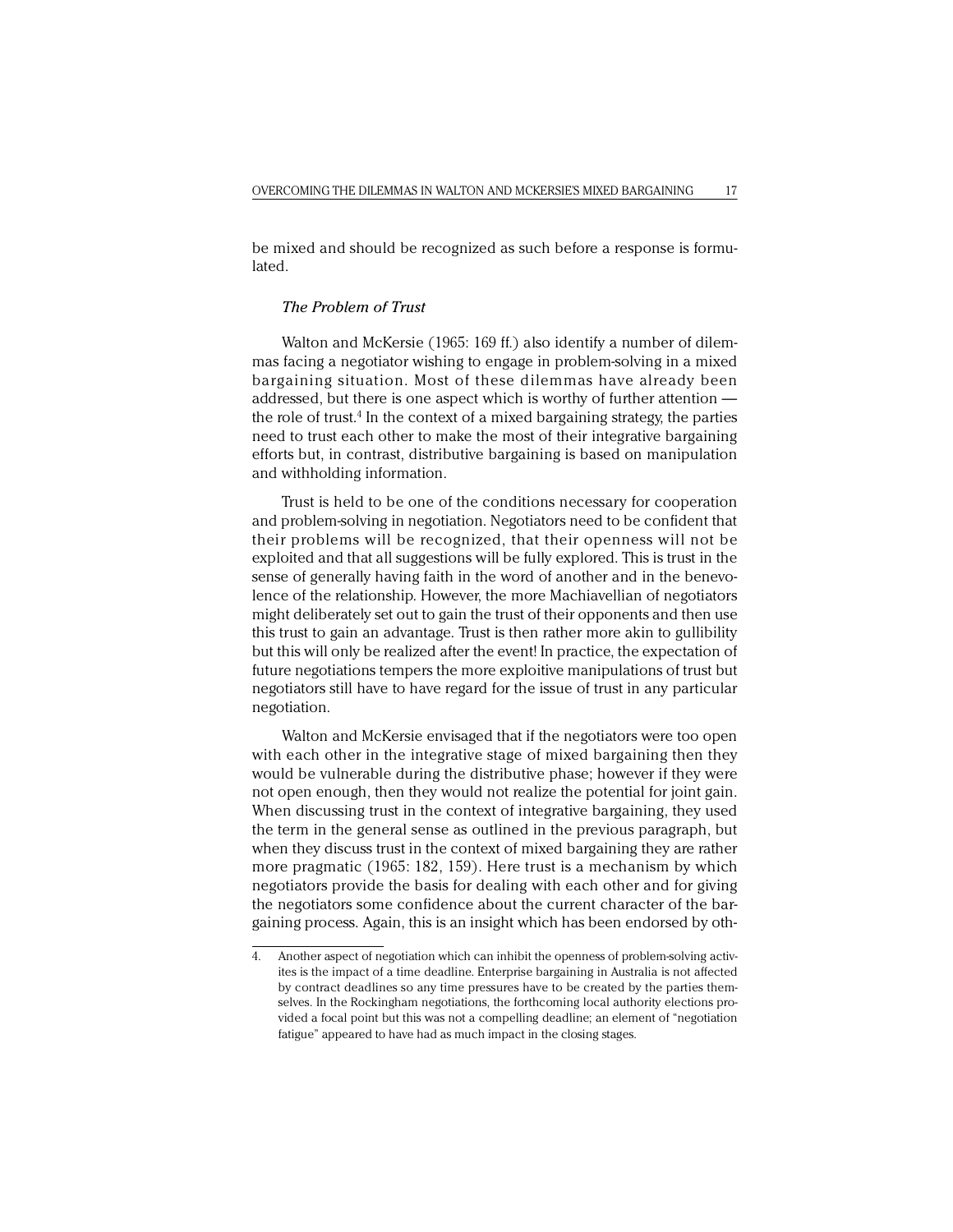ers who approach the issue from different perspectives and who would define trust more narrowly in terms of an expectation of cooperation under conditions of risk (for example, Fells 1993; Lewicki et al. 1994: 123; Raiffa 1982: 199-203).

The negotiators at Rockingham had committed themselves to work together, they had committed themselves to a process of consensus and had undertaken some joint preparation for the negotiations through the awareness sessions. However, the general sense of trust and cooperation which is reflected in these actions has to be translated into specific activities around the bargaining table. To begin with, the negotiators were wary and there was a high level of uncertainty on all sides as to how the negotiations would unfold and how the other parties would react. Even so, trust was exhibited in their willingness to work in joint groups to "brainstorm" agenda items. Another aspect of their trust was evidenced by their ability to handle difficult situations. As an example, one senior manager on the negotiating committee unilaterally overturned a committee decision to distribute the staff survey results to all employees. At that point, the employee representatives wondered what "cooperation" and "consensus" were supposed to mean; but they worked through it and realized that no one action should derail the whole process. In this way they developed a realistic understanding of how they could work cooperatively with (i.e., trust) the other negotiators around the bargaining table; and when a further potentially conflictual issue arose, this time over facilities for additional employee representative meetings, it was resolved without incident.

These events suggest that the need for trust as a condition for problem-solving or mixed bargaining may be overstated. Rather than view trust as an underpinning quality of the relationship it might be more appropriate to view it as combining attitudinal and behavioural elements which, together, build trust in the negotiation. Firstly, where the negotiators have and indicate a general cooperative disposition towards each other, this will provide the background context. However, trust in negotiation is not a background quality, it has to be exercised and expressed in actual incidents as the negotiations unfold. At any point the actions and reactions of the negotiators might reinforce, or undermine the general cooperative disposition. In particular, the level of trust is demonstrated in *reactions* to any action taken by the other negotiator which has the potential to hinder progress in the negotiations. It is by responding constructively in these situations that negotiators learn to trust each other, explore issues openly and not let difficult situations undermine the process of reaching agreement.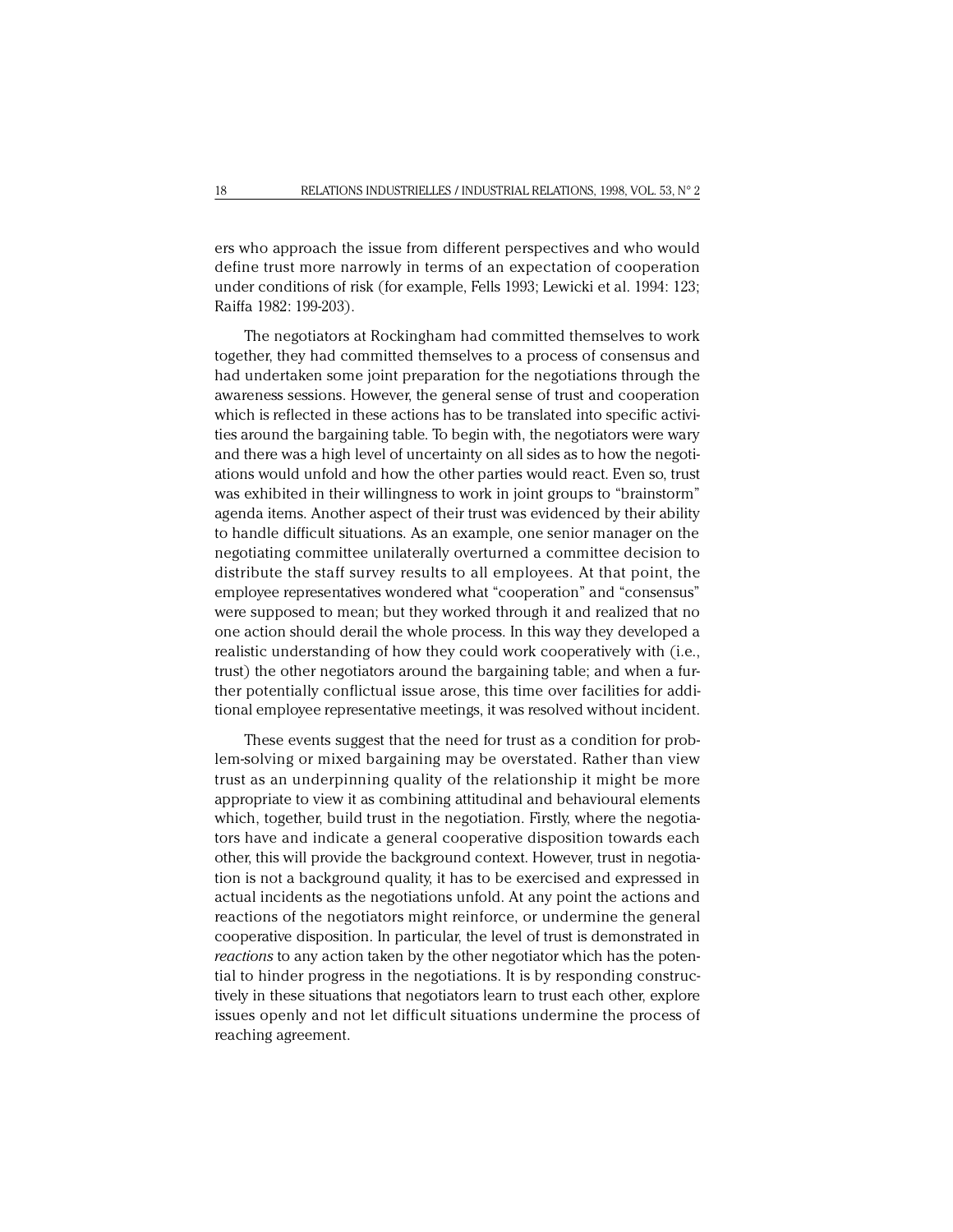## *A COMPETITIVE PERSPECTIVE ON INDUSTRIAL RELATIONS NEGOTIATION*

Walton and McKersie (1965: 165) suggest that the mixed bargaining strategy of integrative bargaining to establish the maximum total sum, followed by relatively hard distributive bargaining to claim the best share "appears to be the most attractive; but unfortunately is the most difficult to implement." Drawing on the case study material, this paper has examined the second element of their proposition and has concluded that mixed bargaining is not as difficult as they envisaged. This section of the paper will explore the notion that it is preferable to view management-union negotiations as being mixed rather than emphasize the contrast between distributive and integrative bargaining.

The direct comparison of distributive and integrative bargaining inevitably leads to integrative bargaining being preferred and, as a consequence, much effort has been expended in developing cooperative models of bargaining in order to reap the promised benefits. There is no doubt that cooperation is preferable to warfare and that cooperation should be striven for — but does this cooperation only take the form of integrative bargaining? Despite the considerable emphasis on the cooperative models, there is little evidence of a durable full cooperation bargaining model taking hold at the negotiating tables. Similarly, the desire for cooperation extends beyond the bargaining table to the nature of the overall relationship between management and unions. Again, an emphasis on the stark contrast between competitive, distributive relationships and cooperative, integrative ones naturally leads practitioners and policy makers to eschew the former and strive for the latter. The language of cooperative bargaining spills over into the advocacy for change in the industrial relations system itself — the mutual gains bargain becomes the mutual gains enterprise and the case is advanced that the system itself should be so structured as to promote mutual gain (BCA 1989; Bluestone and Bluestone 1992; Kochan and Osterman 1994).

Some of the limitations of this approach appear when negotiation is considered from a strategic perspective. In developing their framework for the analysis of strategic negotiations, Walton, Cutcher-Gershenfeld and McKersie (1994) build on *A Behavioral Theory* by taking one step back from the negotiating table and examining the manner in which the parties (particularly management) negotiate their relationships over time. The parties can engage in forcing or fostering strategies and the authors' propose that forcing will generally be associated with distributive processes while those engaged in a fostering strategy will tend to emphasize integrative pro-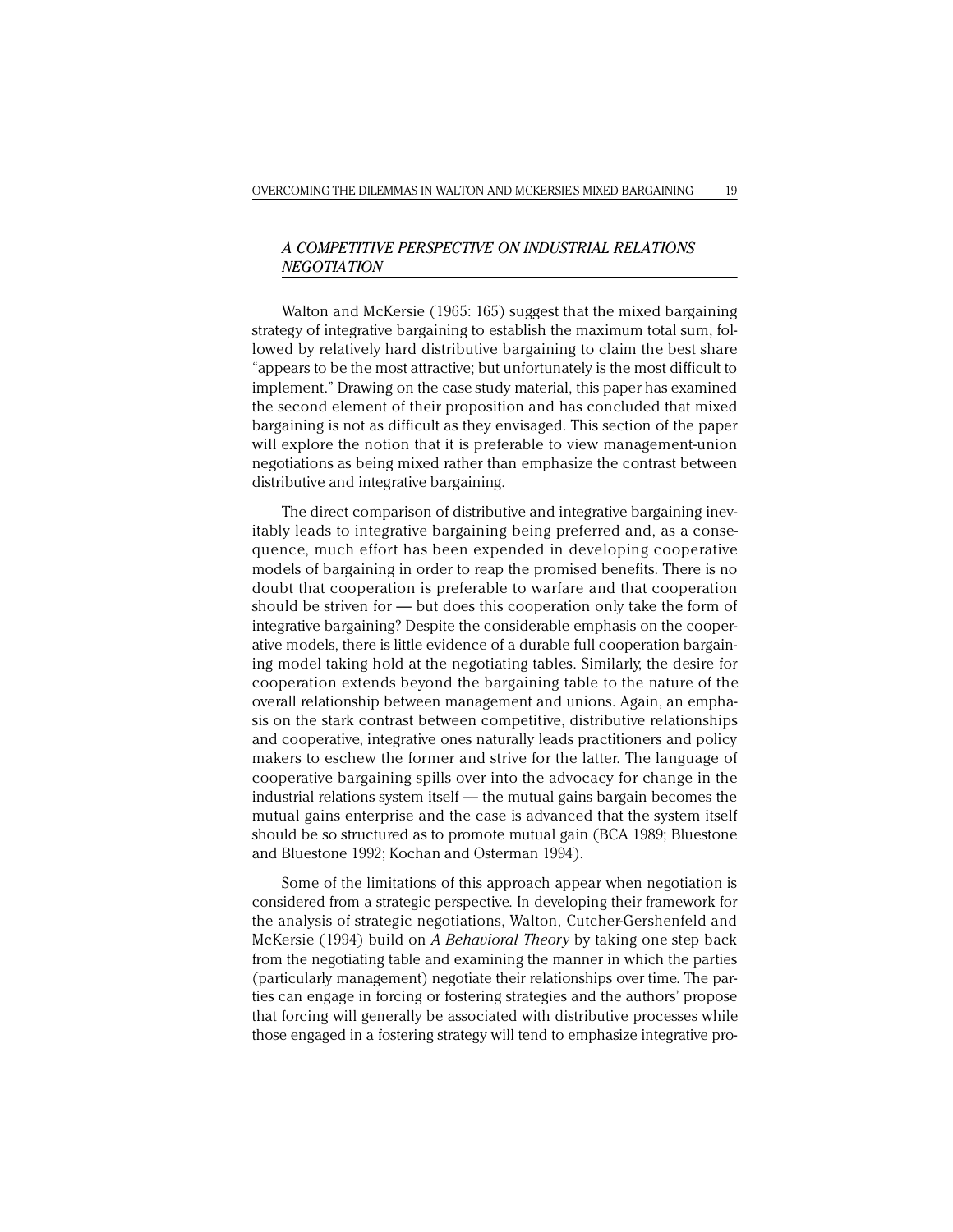cesses, though they do recognize that strategies and processes can be combined, typically using one to help ameliorate the risks inherent in the other.

The two most common scenarios in which combined forcing and fostering appear are not mirror images. Firstly, they occur in a coordinated strategy of trying to foster a cooperative relationship to take the edge off the effects of competitive change tactics, such as forcing through a downsizing. Secondly, the combination of mixed strategy and process may occur when a change imperative intrudes into a cooperative relationship, in which case the strategy might evolve in a rather more reactive fashion. Competitive tactics would be used to give an edge *to* the fostering processes to ensure that the improved relationships have a positive effect on workplace outcomes. In both situations, the significance of the competitive dimension can not be ignored.

This combination of approaches at the strategic level is also found at the negotiating table where negotiators may feel the need to perhaps soften a hard line position with some relationship statements, or to stimulate progress in the exploration of options by invoking deadlines. Even when there is only one item on the agenda the negotiators are engaged in a mixed motive interaction wherein their goals are interdependent but not aligned (Deutsch 1973; Pruitt 1981; Rubin and Brown 1975). It is this fact which gives rise to the complex mix of competitive and cooperative strategies *en route* to agreement. Negotiation is a mixture of information exchange, discovering interests, reshaping alternatives, applying pressure, finding new solutions and making compromises.

Cooperation in industrial relations is therefore a mixed affair at both the strategic (relationship) and behavioural levels. The central feature of negotiation as a process — that it is a mixed motive interaction involving both cooperation and competition — is consistent with the view that employment and industrial relations themselves are mixed motive. Each party wants to benefit and can only do so by cooperating with the other, but at the same time there are fundamental conflicts of interest at the heart of the relationship. Consequently, if industrial relations negotiation is a mixed motive process in a mixed motive context then the full cooperation bargaining model appears problematic and attempts to build cooperation should explicitly allow the parties to engage in competitive activity without being seen as denying their cooperative intentions. The implication for industrial relations theorists, practitioners and policy makers is that they should temper their search for full cooperation with a recognition that industrial relations is about differences and those differences will always be present, even in the most cooperative of relationships and negotiation settings.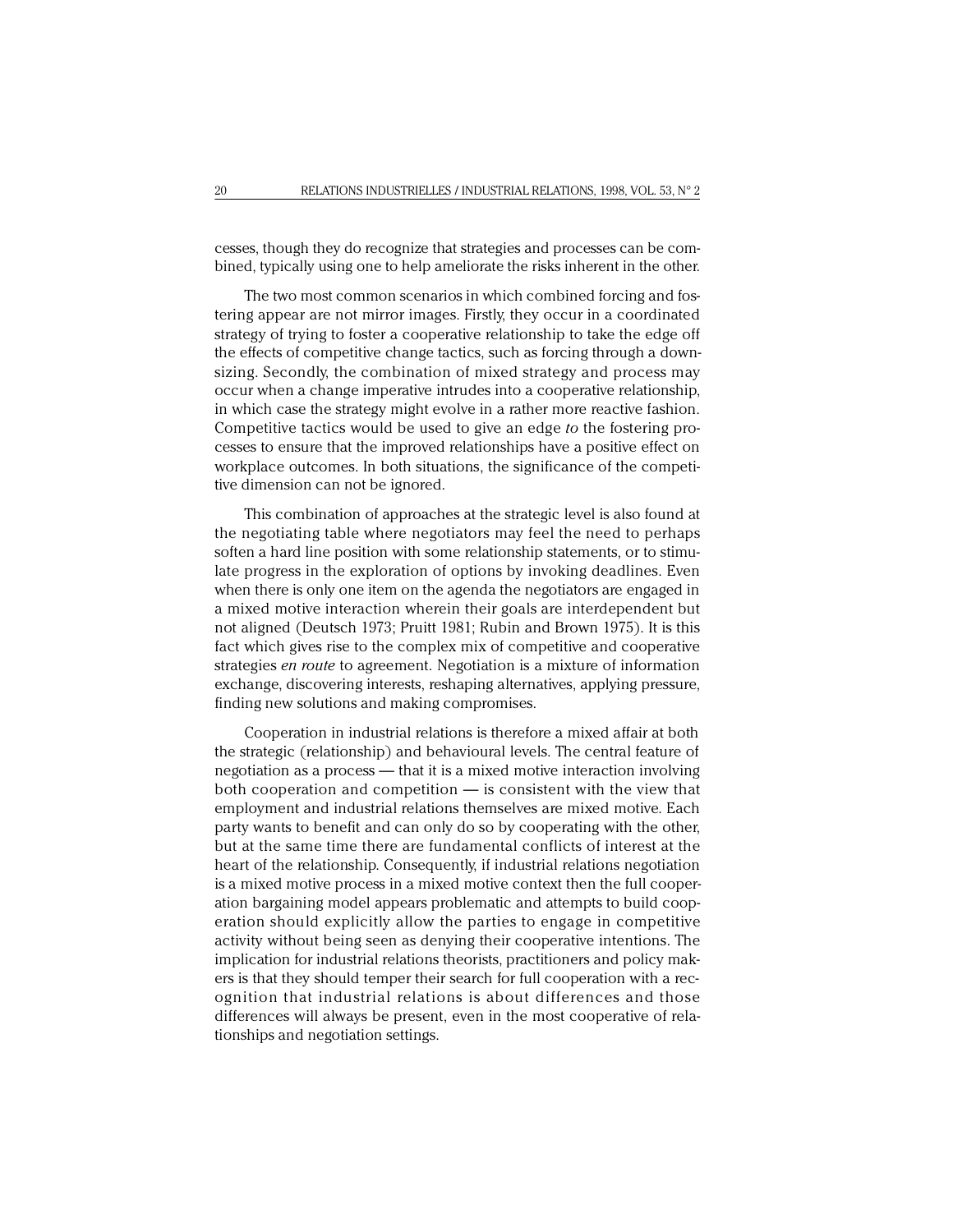### *Developing the Mixed Bargaining Model of Negotiation*

The centrality of the "mixed motiveness" in both industrial relationships and in negotiation make it all the more important that the portrayal of industrial relations negotiation be realistic. Walton and McKersie abstracted four subprocesses for the purpose of analysis, but the creation of contrasting and exclusive models, particularly where one is portrayed as being so clearly preferable to the other, has led to a false dichotomy. Negotiators do not engage solely in distributive or in integrative bargaining. In simple terms they do it all, perhaps using more of one than the other on any particular occasion, but they will commit themselves to firm positions (distributive) yet explore options (integrative), make threats (distributive) and yet trust the other negotiator (integrative). To the extent that they develop a coherent strategy they may well seek to explore and expand the scope of joint gain before sorting out who gets what. In Walton and McKersie's terms, their bargaining will be mixed.

However, mixed bargaining is not presented as an option in the prescriptive literature, nor has it been the subject of much research. Perhaps Walton and McKersie themselves contributed to this sidelining of mixed bargaining; they devote only a few pages to consideration of it and then deal with it from the perspective of all the difficulties and dilemmas which mixed bargaining presents for negotiators wanting to engage in *integrative* bargaining. This reflects an assumption that integrative bargaining is the preferable option. An alternative perspective on negotiation which holds that integrative bargaining strategies and tactics have to be built *into* a process which also comprises distributive strategies and tactics would reflect the mixed motive situation in which the negotiators find themselves. It makes the mixed bargaining strategy both an appropriate and positive option.

The Rockingham negotiations suggest a number of features of negotiation which enabled the parties to reach a good agreement and these can be incorporated into a representation of Walton and McKersie's model of mixed bargaining. The description will focus on the potential of the mixed bargaining strategy rather than the difficulties and, as might be anticipated, it will present a mixed bag of characteristics. This reflects the pragmatic nature of what is required in industrial relations negotiation.

Two factors which facilitate the successful implementation of the mixed bargaining strategy are an ongoing relationship between the parties and the presence of a multiple agenda. These are minimal but not stringent conditions. The relationship may be built upon no more than a pragmatic acceptance that working together seems to be the best available option. It is not necessary that the agenda items be clearly catego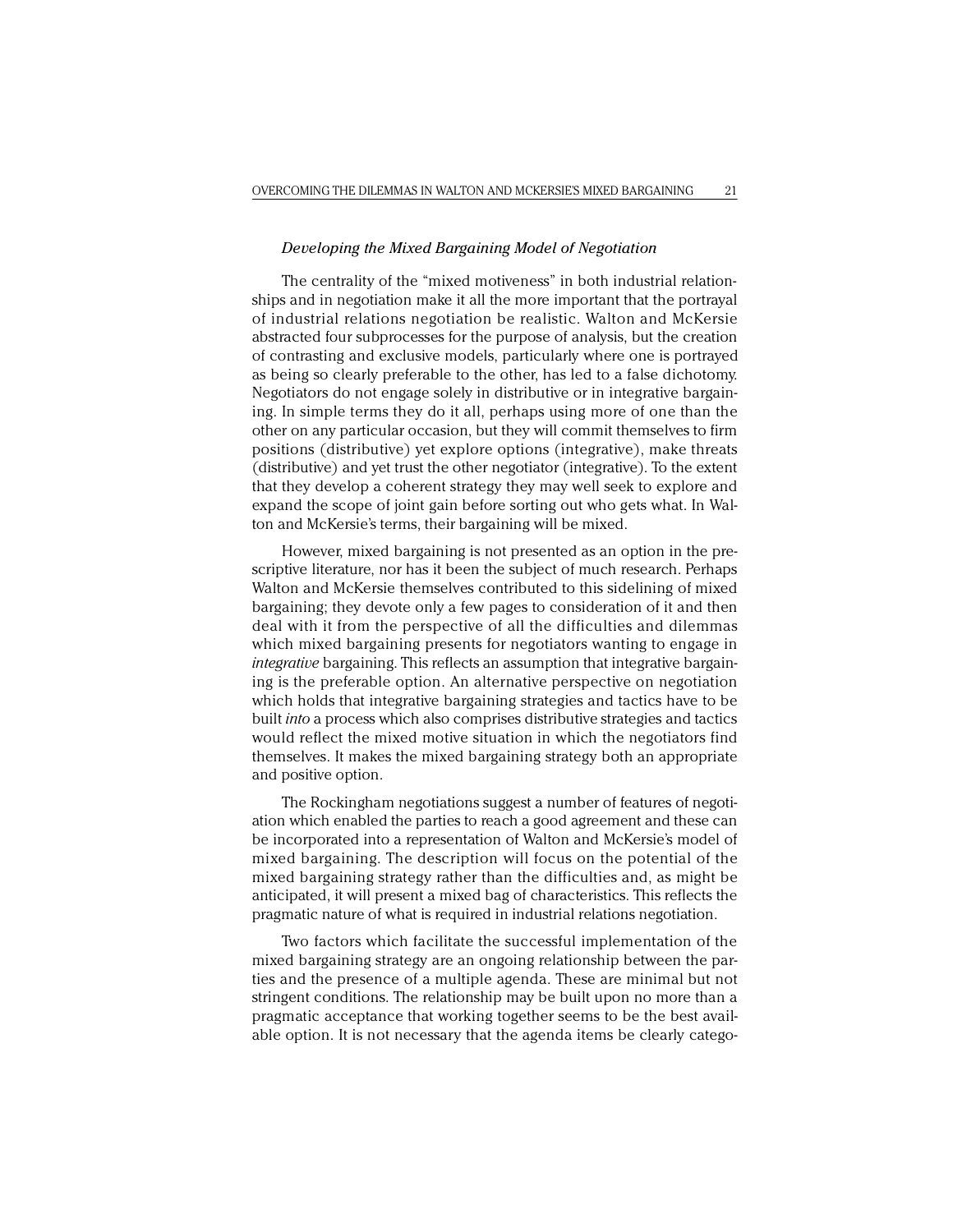rized by the parties as either joint-gain ("integrative") or zero-sum ("distributive"). In fact, this case study suggests that the negotiation process is sufficiently flexible to enable the parties to bring different opening stances to the negotiating table. One party had only a broad objective, a second had a strong desire to explore issues, while the third had a more traditional (but negotiable) list of claims. It could be argued that provided no party indicates from the outset that it intends to "dig its heels in," then the different approaches can serve to open up the process of negotiation more than if all were following a particular "model" of negotiation.

Given these two elements, the parties should attempt to lay a foundation for the negotiations by giving attention to both the nature of the process and the manner in which the issues will be handled. The mixed bargaining strategy will require the parties to commit themselves to a joint cooperative approach but at the same time be pragmatic as to what that cooperation might mean in practice. If the cooperation and trust develop through how situations are handled during the negotiations this will prove more durable than grand sounding commitments. At the same time, negotiators should emphasize to constituents not only the need for solidarity behind their negotiators but also the need for a collective acceptability of the process and eventual outcome. With regard to the issues, the parties should pursue an open strategy of seeking joint gain, even though there is a similar open acknowledgement of the inevitability of dealing with "shares" and even though competitive positions may be put and argued alongside the search for joint gain.

This mixed approach on process and issue would then enable the negotiation to establish its own dynamic. The negotiators would not be constrained by their initial understandings of how the process might unfold, putting the need to achieve agreement above the detail of the procedural arrangements (as in allowing those initially envisaged as mere observers to take a more significant role). Even though there will be elements of competitive behaviour, the emphasis will be on the exploration of issues and the negotiations might unfold through the use of separate processes such as work groups and sub-committees. As issues are explored and clarified it will become increasingly clear that final resolutions can only be achieved by addressing the question of share. Maintaining a multiple agenda for as long as possible provides opportunities for linkages and enables the transition from joint gain to shares to be diluted. The negotiators will have to draw upon whatever cooperation and trust they have built up during the course of the negotiation as they manage the concession-making process. Once agreement is reached, the negotiators still have to work together to secure collective endorsement of the constituencies to what has been agreed.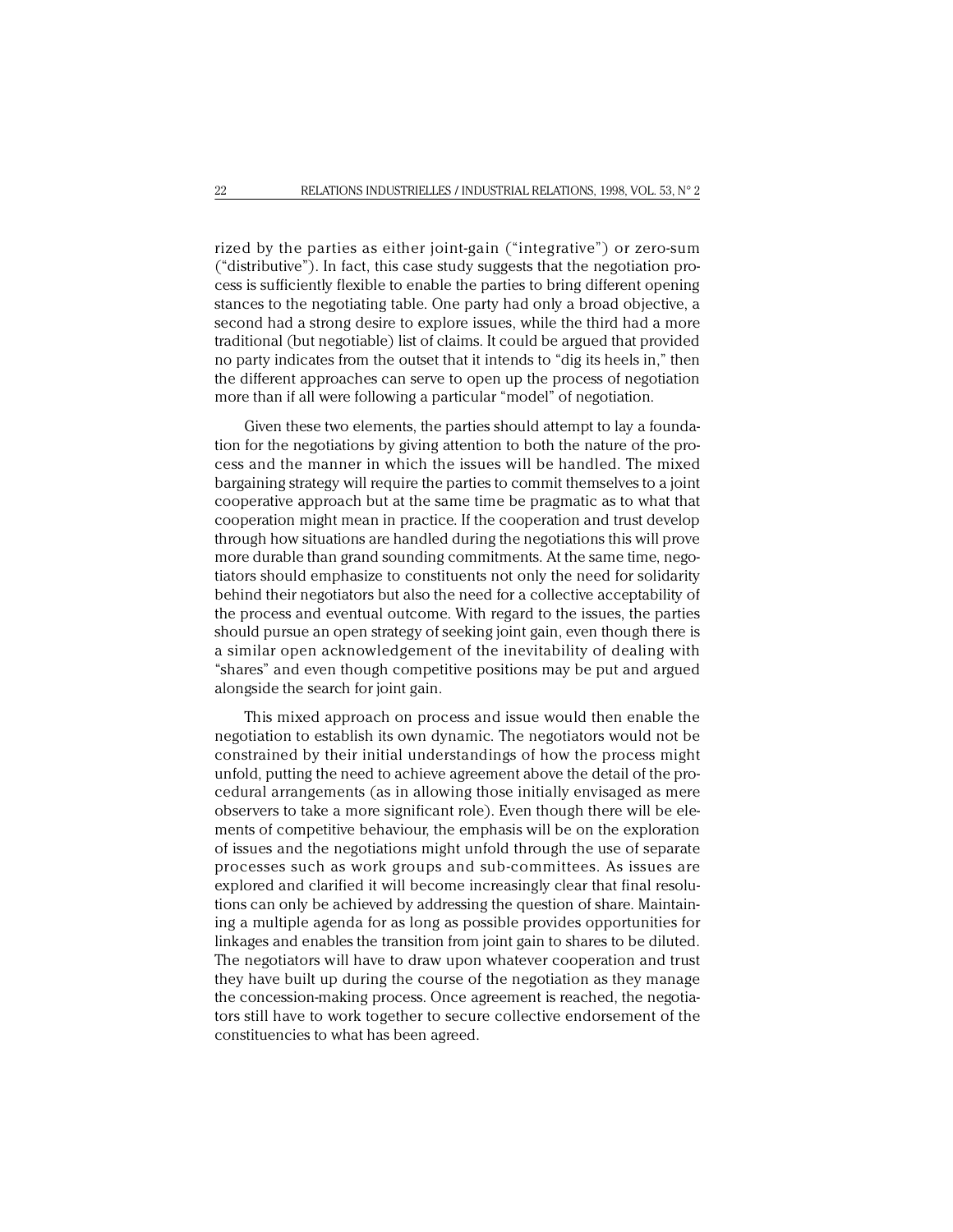Giving attention to these aspects of negotiation should enable the negotiators, as Walton and McKersie (1965: 165) put it, to "face squarely both realities — the fruits of collaboration and the realities of competition inherent in share allocation." Further research into the complex dynamics of the process will be required, particularly in the area of managing the transition in the negotiations when the focus of attention shifts towards the question of share. This would be an examination of negotiation at the behavioural level. In contrast, a more strategic perspective could be pursued through examination of cases where distributive issues were handled in the context of stable relationships based on the principles of mutual gains bargaining. Exploration of these and similar issues will contribute to a clearer understanding of the nature of competition and cooperation in industrial relations.

## ■ REFERENCES

- ANCONA, D. G., R. A. FRIEDMAN, and D. M. KOLB. 1991. "The Group and What Happens on the Way to 'Yes.'" *Negotiation Journal,* Vol. 7, 153- 173.
- BCA. 1989. *Enterprise-based Bargaining Units: A Better Way of Working.* Melbourne: Business Council of Australia.
- BLUESTONE, B. and I. BLUESTONE. 1992. *Negotiating the Future*. New York: Basic Books.
- CHAMBERLAIN, N. W. and J. W. KUHN. 1951. *Collective Bargaining.* New York: McGraw Hill.
- COHEN-ROSENTHAL, E. and C. E. BURTON. 1993. *Mutual Gains: A Guide to Union-Management Cooperation.* Ithaca, New York: ILR Press.
- CUTCHER-GERSHENFELD, J. E. 1991. "The Impact on Economic Performance of a Transformation in Workplace Relations." *Industrial and Labor Relations Review*, Vol. 44, 241-260.
- CUTCHER-GERSHENFELD, J. E. 1994. "Bargaining Over How to Bargain in Labor-Management Negotiations." *Negotiation Journal*, Vol. 10, 323- 335.
- DEUTSCH, M. 1973. *The Resolution of Conflict*. New Haven:Yale University Press.
- FELLS, R. E. 1993. "Developing Trust in Negotiation." *Employee Relations*, Vol. 15, 33-45.
- FISHER, R. and W. URY. 1981. *Getting to Yes.* New York: Houghton Mifflin.
- FRIEDMAN, R. A. 1992. "From Theory to Practice: Critical Choices for 'Mutual Gains' Training." *Negotiation Journal*, Vol. 8, 91-98.
- FRIEDMAN, R. A. 1994. *Front Stage Backstage*. Cambridge, Mass.: MIT Press.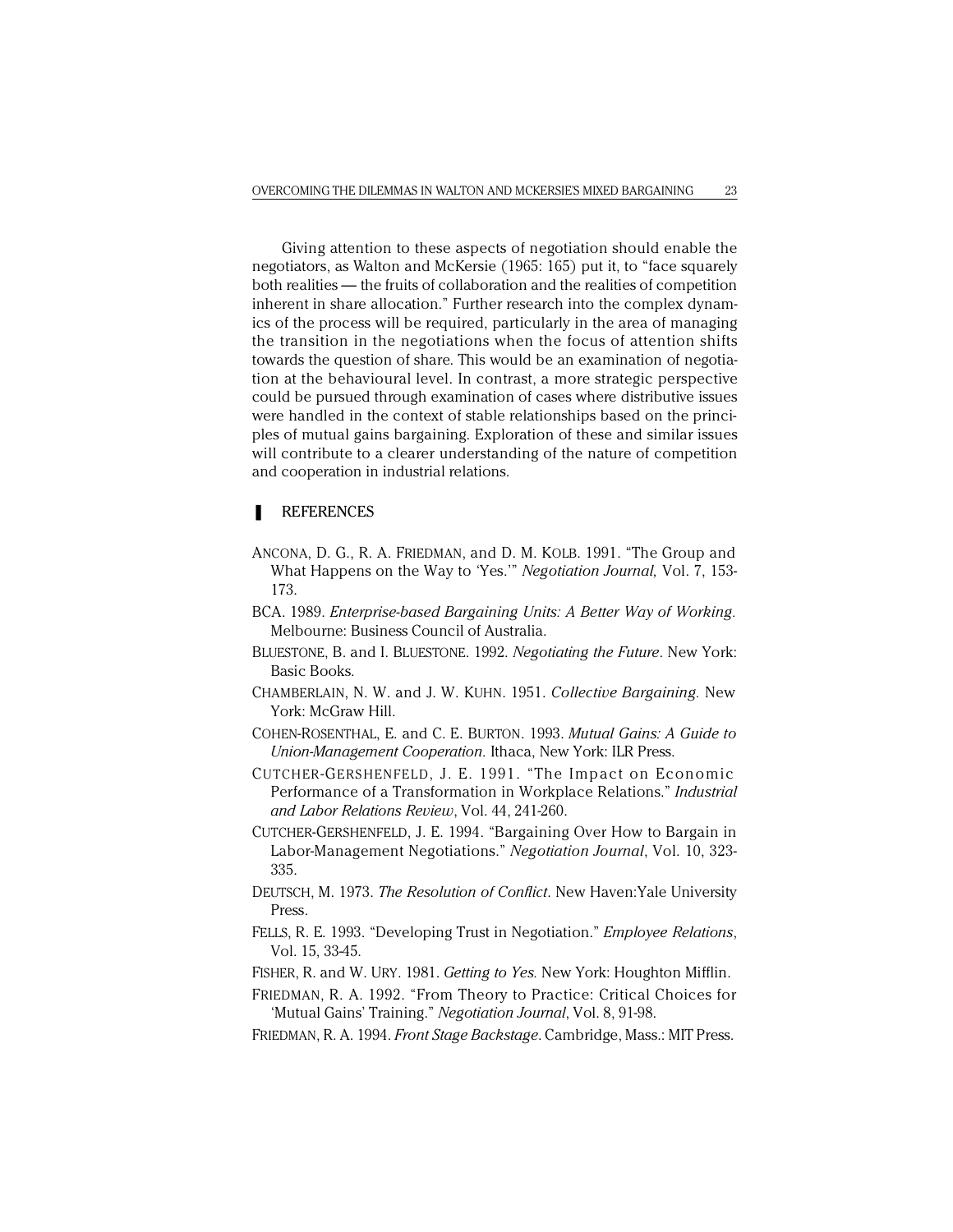- FRIEDMAN, R. A. and S. GAL. 1991. "Managing Around Roles: Building Groups in Labor Negotiations." *Journal of Applied Behavioral Science*, Vol. 27, 356-378.
- HECKSCHER, C. 1993. "Searching for Mutual Gains in Labor Relations." *Negotiation. Strategies for Mutual Gain*. L. Hall, ed. Newbury Park, Calif.: Sage Publications, 86-104.
- HECKSCHER, C. and L. HALL. 1994. "Mutual Gains and Beyond: Two Levels of Intervention." *Negotiation Journal*, Vol. 10, 253-248.
- HUNTER, L. W. and R. B. MCKERSIE. 1992. "Can 'Mutual Gains' Training Change Labor-Management Relationships?" *Negotiation Journal*, Vol. 8, 319-330.
- KOCHAN, T. A. and P. OSTERMAN. 1994. *The Mutual Gains Enterprise.* Boston, Mass.: Harvard Business School Press.
- LAX, D. A. and J. K. SEBENIUS. 1986. *The Manager as a Negotiator*. New York: The Free Press.
- LEWICKI, R. J., J. A. LITTERER, J. W. MINTON and D. M. SAUNDERS. 1994. *Negotiation.* Burr Ridge, Ill.: Richard D. Irwin.
- POST, F. R. and R. BENNETT. 1994. "Use of the Collaborative Collective Bargaining Process in Labor Negotiations." *International Journal of Conflict Management,* Vol. 5, 34-61.
- PRUITT, D. G. 1981. *Negotiation Behavior.* New York: Academic Press.
- PRUITT, D. G. and S. A. LEWIS. 1977. "The Psychology of Integrative Bargaining." *Negotiations.* D. Druckman, ed. Beverly Hills: Sage Publications, 161-192.
- RAIFFA, H. 1982. *The Art and Science of Negotiating.* Cambridge, Mass.: Harvard University Press.
- RUBIN, J. Z. and B. R. BROWN. 1975. *The Social Psychology of Bargaining and Negotiation*. New York.: Academic Press.
- SUSSKIND, L. and E. M. LANDRY. 1991. "Implementing a Mutual Gains Approach to Collective Bargaining." *Negotiation Journal*, Vol. 7, 5-10.
- TRACY, L. and R. B. PETERSON. 1986. "A Behavioral Theory of Labor Negotiations: How Well Has It Aged?" *Negotiation Journal*, Vol. 2, 93- 108.
- WALTON, R. E. and R. B. MCKERSIE. 1965. *A Behavioral Theory of Labor Negotiation*. New York: McGraw-Hill.
- WALTON, R. E. and R. B. MCKERSIE. 1966. "Behavioral Dilemmas in Mixed-Motive Decision Making." *Behavioral Science*, Vol. 11, 370-384.
- WALTON, R. E., J. E. CUTCHER-GERSHENFELD and R. B. MCKERSIE. 1994. *Strategic Negotiations*. Boston, Mass.: Harvard University Press.
- WARR, P. 1973. *Psychology and Collective Bargaining.* London: Hutchinson.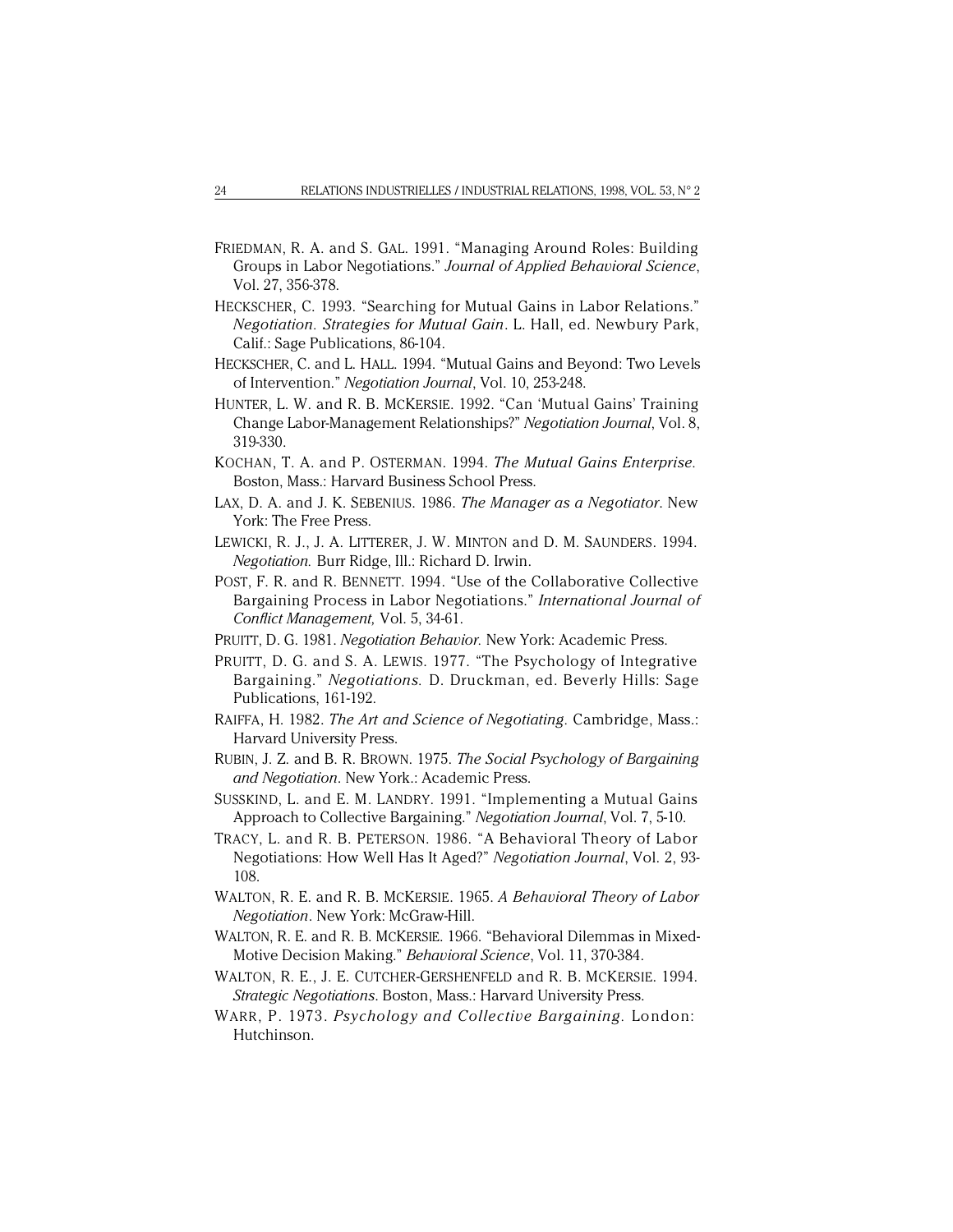- WELLS, D. 1993. "Are Strong Unions Compatible with the New Model of Human Resource Management?" *Relations industrielles*/*Industrial Relations*, Vol. 48, 56-84.
- WEINGART, L. R., L. L. THOMPSON, M. H. BAZERMAN and J. CARROLL. 1990. "Tactical Behavior and Negotiation Outcomes." *International Journal of Conflict Management,* Vol. 1, 7-31.

#### RÉSUMÉ

## Solutionner les dilemmes dans la stratégie mixte de négociation de Walton et McKersie

Walton et McKersie, dans leur livre intitulé *Behavioral Theory of Labor Negotiations*, offre un cadre tant pour la recherche que pour la pratique de la négociation en relations industrielles. On a surtout retenu leurs modèles de négociation distributive et intégrative. La première est plus compétitive alors que l'autre modèle de négociation a une orientation plus coopérative. Vu ce contraste, il est compréhensible que la préférence aille à la négociation intégrative. Récemment, ce dernier type de négociation s'est transformé en une négociation des gains mutuels, un processus qui aide les parties à mettre de côté leur passé compétitif pour approcher les problèmes avec de nouvelles perspectives. Malgré les difficultés empêchant les parties de bénéficier pleinement de cette approche, on la présente encore comme l'alternative préférable à l'approche distributive ou compétitive à la négociation.

Cependant, Walton et McKersie ont eux-mêmes noté que peu de négociations collectives sont autres choses qu'un ordre du jour mixte que les parties doivent traiter. La plupart des programmes de négociation contiennent des éléments significatifs de conflit et un considérable potentiel d'intégration. Ils explorent les stratégies appliquées en une telle situation et concluent que les parties devraient d'abord négocier de façon intégrative pour accroître les gains mutuels pour ensuite négocier de façon distributive pour maximiser leur part relative. Alors qu'ils notent qu'il s'agit là de la meilleure stratégie, ils ajoutent que c'est la plus difficile, identifiant un certain nombre de difficultés et de dilemmes auxquels les négociateurs doivent faire face dans son implantation. Essentiellement, ils croient que les éléments compétitifs pourraient miner les tentatives de coopération. C'est probablement à cause de ces difficultés que praticiens et chercheurs se sont concentrés sur l'alternative de négociation distributive et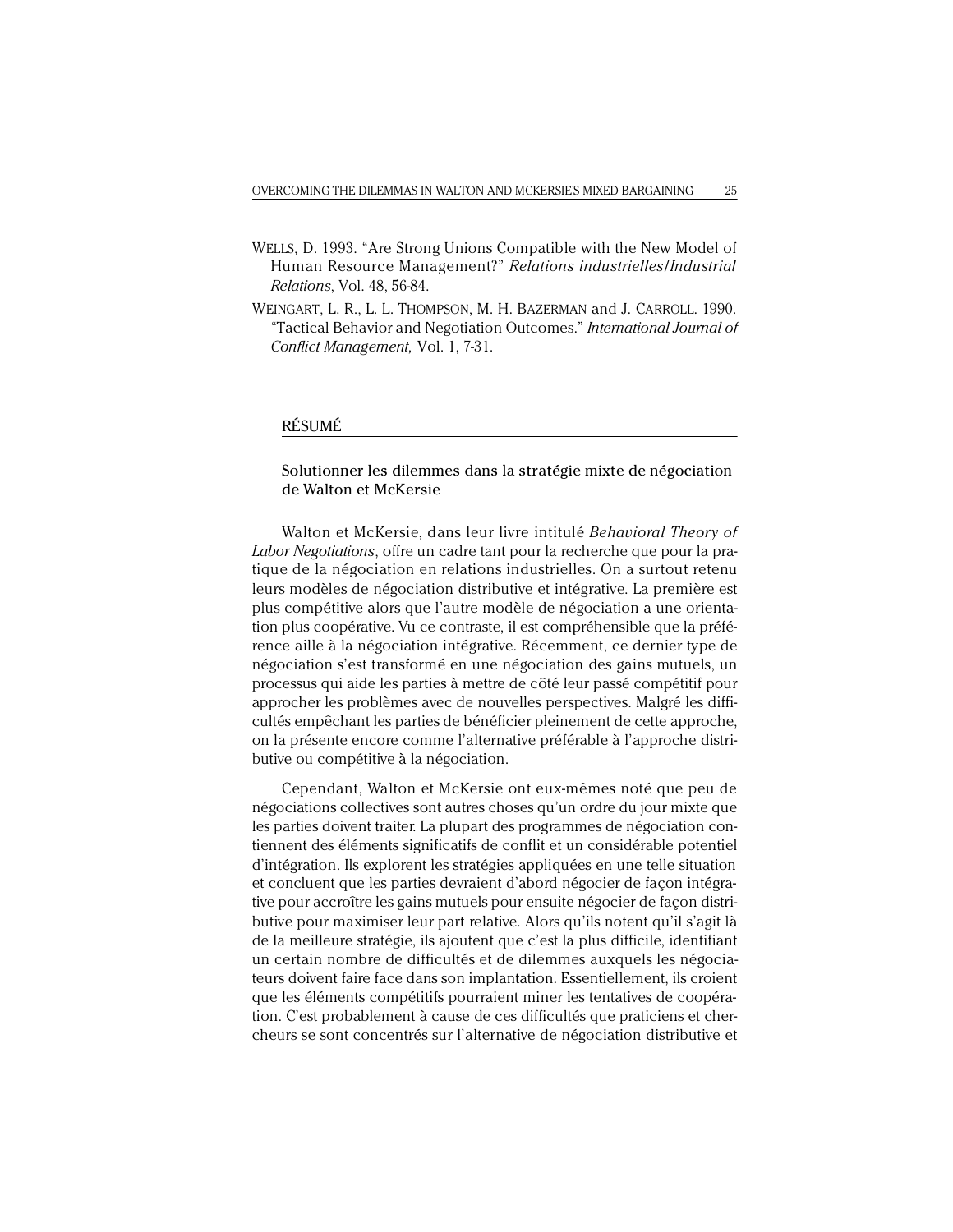de négociation intégrative même si, en pratique, on ne retrouve aucune de ces deux formules dans sa forme pure.

À partir de l'observation directe de négociations collectives, nous examinons à nouveau la stratégie de négociation mixte. Les réformes dans les relations industrielles australiennes fournissent une occasion unique d'étudier le processus de négociation puisqu'en plusieurs cas, les parties négocient pour la première fois. Elles ont alors l'occasion de s'engager dans le processus de négociation coopérative, libre de tout héritage compétitif. L'exemple typique en est la première négociation entre la ville de Rockingham et les syndicats représentant ses employés. Dès le début, les négociateurs ont adopté une approche coopérative et un des syndicats a adopté la stratégie de travailler avec la Ville pour accroître les champs de gains mutuels avant de négocier la rémunération. C'est là l'essence de la stratégie mixte. Les négociations ont duré plusieurs mois. Les parties ont alors travaillé sur des problèmes conjoints à la table de négociation, chacune y ajoutant ses propres préoccupations. Des groupes de travail et des sous-comités furent formés pour traiter d'un certain nombre de questions. À la fin, un petit sous-comité regroupant les principaux négociateurs s'est appliqué, à de nombreuses occasions, à régler les problèmes importants.

Notre étude de cas se penche sur la façon dont les négociateurs ont solutionné les difficultés et les dilemmes que Walton et McKersie voyaient comme nuisibles à la stratégie mixte de négociation. D'abord, les parties ont été capables d'établir un contexte coopératif pour la négociation, contexte qui a servi de référence pour les discussions subséquentes sur des points particuliers. Ensuite, l'utilisation de différents processus dans les discussions sur certains points a contribué à séparer les efforts de gains mutuels des calculs égoïstes. De plus, l'étude de cas démontre que le lien entre une proposition et les gains en découlant se perdait avec d'autres facteurs influençant la solution finale. Walton et McKersie prévoyaient que l'utilisation d'un point particulier, ici la rémunération, pour compenser les pertes perçues ailleurs ne serait pas facile. Notre étude suggère que la nature collective du processus, et en particulier le rôle des assemblées générales, ait servi de processus d'accommodation qui a rendu l'entente finale acceptable. On croyait aussi que les négociateurs utiliseraient la coopération comme une tactique à leur avantage. Mais la stratégie ouverte des négociateurs a éliminé toute suspicion. On croyait également que les négociateurs seraient incapables de passer de la négociation coopérative ouverte à la négociation compétitive pour la distribution finale. En fait, les étapes finales des négociations ont été un mélange d'interactions compétitives et d'aspects intégratifs. Les négociations de Rockingham confirment que le processus d'atteinte d'une entente implique des stratégies et des